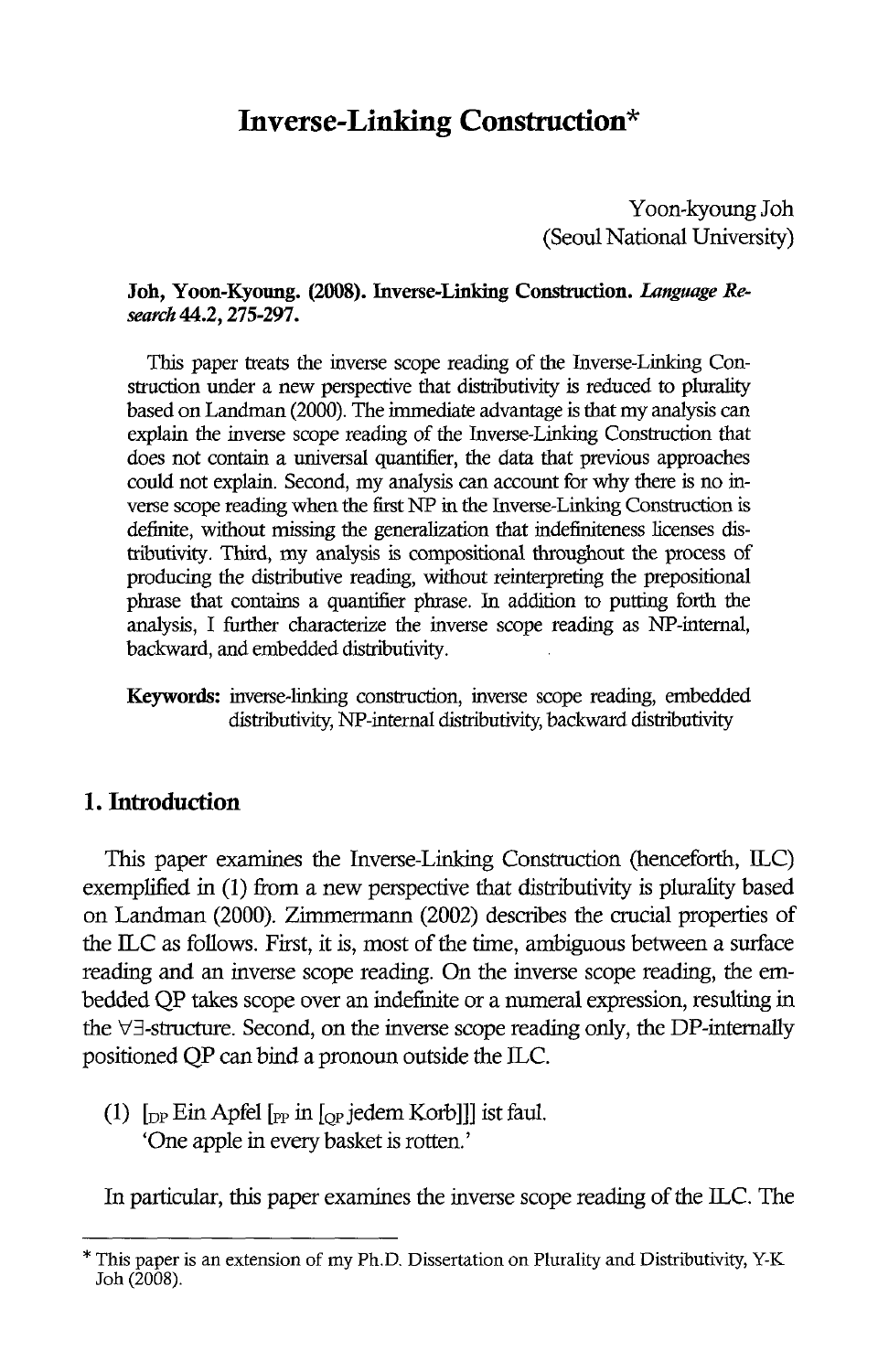inverse scope reading is a distributive reading and the circumstances where the inverse scope reading arises pattern with those where an overt or a covert distributive particle evokes a distributive reading as shown in (2). What should not be missed in accounting for the ILC is that  $(1)$  and  $(2)$  both reveal the same 'y/3-structure, whether or not the distributive reading is forward or backward.

- (2) a. The baskets have one apple.
	- b. The baskets have one apple each.

In presenting a new analysis of the ILC, I will first review two previous approaches. One is the LF-movement analysis that May (1977, 1985), Larson (1985) and Heim and Kratzer (1998) propose. The other is Zimmermann's (2002) surface-structure-based analysis. Discussing the limitations of the two approaches, in section 3, I will put forth a new analysis that places the ILC within the broad picture of distributivity and point out the immediate merits. In section 4, I will examine three characteristics of the ILC. First, I will discuss that NP-intemal distributivity appears in languages such as Korean and Japanese as Gil (1990) observes. Second, I will point out that inverse distributivity does not only occur NP-internally but also occurs at the sentential level. Third, I will show that the ILC is, most of the time, involved with embedded distributivity. Section 5 concludes this paper.

# **2. Previous Studies**

# 2.1. An LF -Movement Approach

The sentences in (3) and (5) do not have readings that correspond to the surface structure, described in (4a) and (6a), respectively. They only allow the inverse scope reading delineated in (4b) and (6b). It seems that what is inversed is scope. Thus, May (1977, 1985), Larson (1985) and Heim and Kratzer (1998) suggest LF-movement to get the right scope of the available interpretation. That is, on the inverse scope reading, the QP undergoes LF-movement and takes scope over the indefinite/numeral expression and hence can bind a variable. The LF representations of the sentences in (3) and (5) are illustrated in (7a) and (7b), respectively.

- (3) One apple in every basket is rotten.
- (4) a #There is one apple which is in every basket and which is rotten. b. In every basket, there is one apple that is rotten.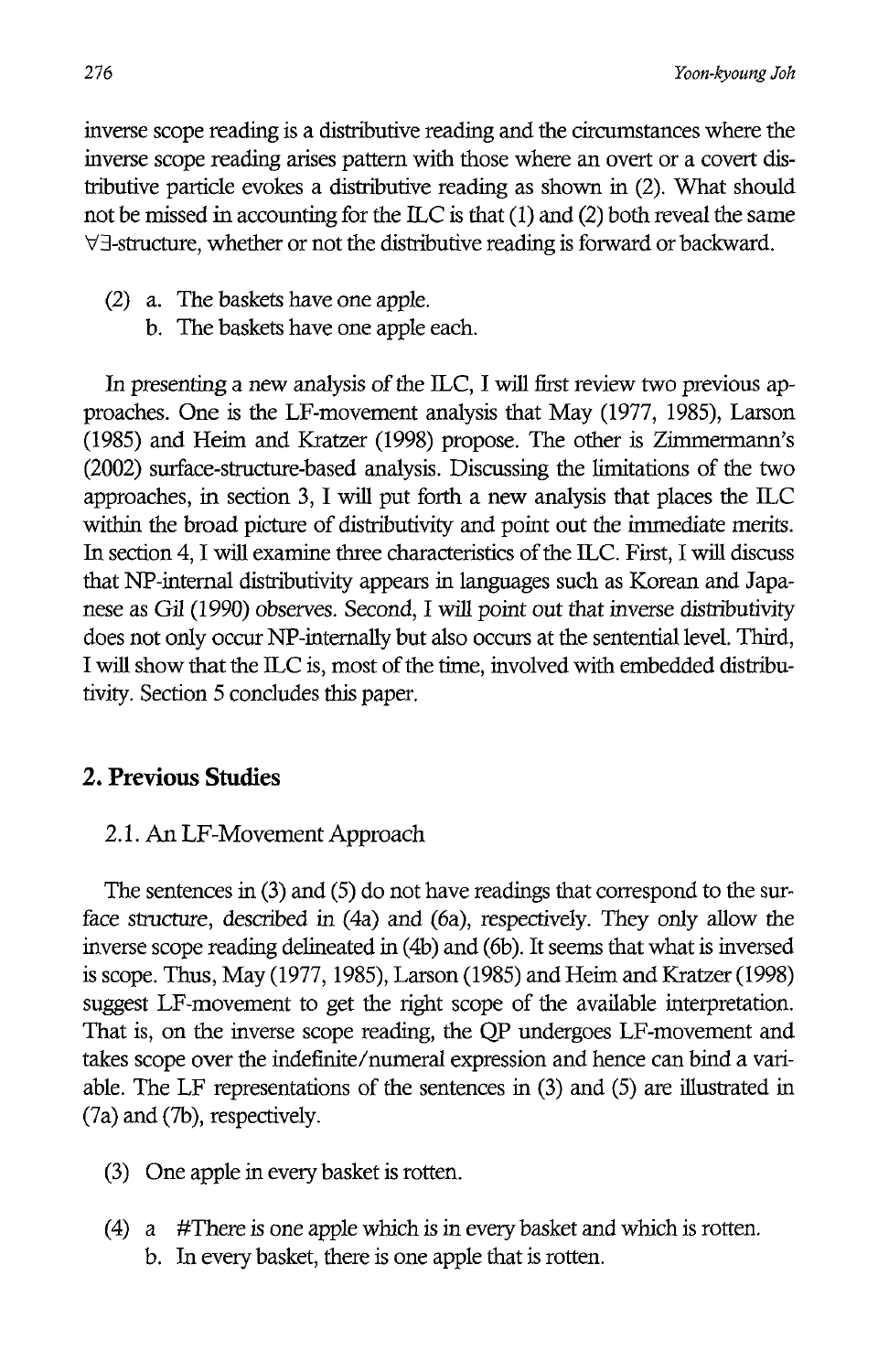- (5) Some man from every city despises it.
- (6) a. \*There is a specific man from every city who despises it. b. For every city y, some man from y despises y.
- (7) a. [op  $\log$  every basket]  $\log$  one apple  $\log$  in  $t_1$ ]] is rotten. b.  $\lceil \frac{D}{2} \rceil$  [ $\lceil \frac{D}{2} \rceil$  $\lceil \frac{D}{2} \rceil$  some man  $\lceil \frac{D}{2} \rceil$  from  $t_1$ ]] despises it.

Yet, Zimmermann (2002) finds limitations of the LF-movement approach in the following three aspects. First, assuming LF-movement, we seem to get contradictory evidence concerning the landing site of the raised QP. On the one hand, Fiengo and Higginbotham (1981) assume extraction of the QP from the embedding DP. Under the assumption that specific DPs form a barrier for extraction, they can explain the non-specificity (or, indefiniteness) property of ILCs. That is, they argue that the absence of the inverse scope reading of ILCs with specific DPs follows from the fact that specific DPs would prevent the QPs from undergoing LF-movement out of the DPs as in (8).

- (8) a. \*Who<sub>l</sub> did [the teacher of  $t_1$ ] call?
	- b. \*Whom, did he read [this book of  $t_1$ ]?

On the other hand, May (1985) and Larson (1985) argue for adjunction of the QP to the DP, refuting extraction of the QP from the DP. The motivation comes from the example in  $(9)$ . The sentence in  $(9)$  means that it is too much that every plate is such that there is one apple on it while it is possible for some plates to have an apple on them. This reading is well represented in the adjunction analysis as shown in (10). However, extracting the QP out of the DP would result in a structure like (11a) and generate an incorrect reading as in (11b). In terms of (11b), there should be no apple in any plate.

- (9) One apple on every plate is too much.
- (10)  $\lbrack_{\text{DP}}$  [<sub>OP</sub> every plate]<sub>1</sub>  $\lbrack_{\text{DP}}$  one apple [on t<sub>1</sub>]]] is too much.
- (11) a. [every plate]  $\ln \ln \ln \text{p}$  one apple on t<sub>1</sub>] is too much.] b. \*'Every plate x is such that one apple on x is too much.'

Yet, the adjunction-based analysis cannot explain the indefiniteness property discussed above that the extraction-based analysis accounts for since the specific DP can serve as the barrier only when something is extracted out of it. In sum, neither the extraction analysis nor the adjunction approach explains a full set of relevant phenomena. The extraction analysis cannot generate the right interpreta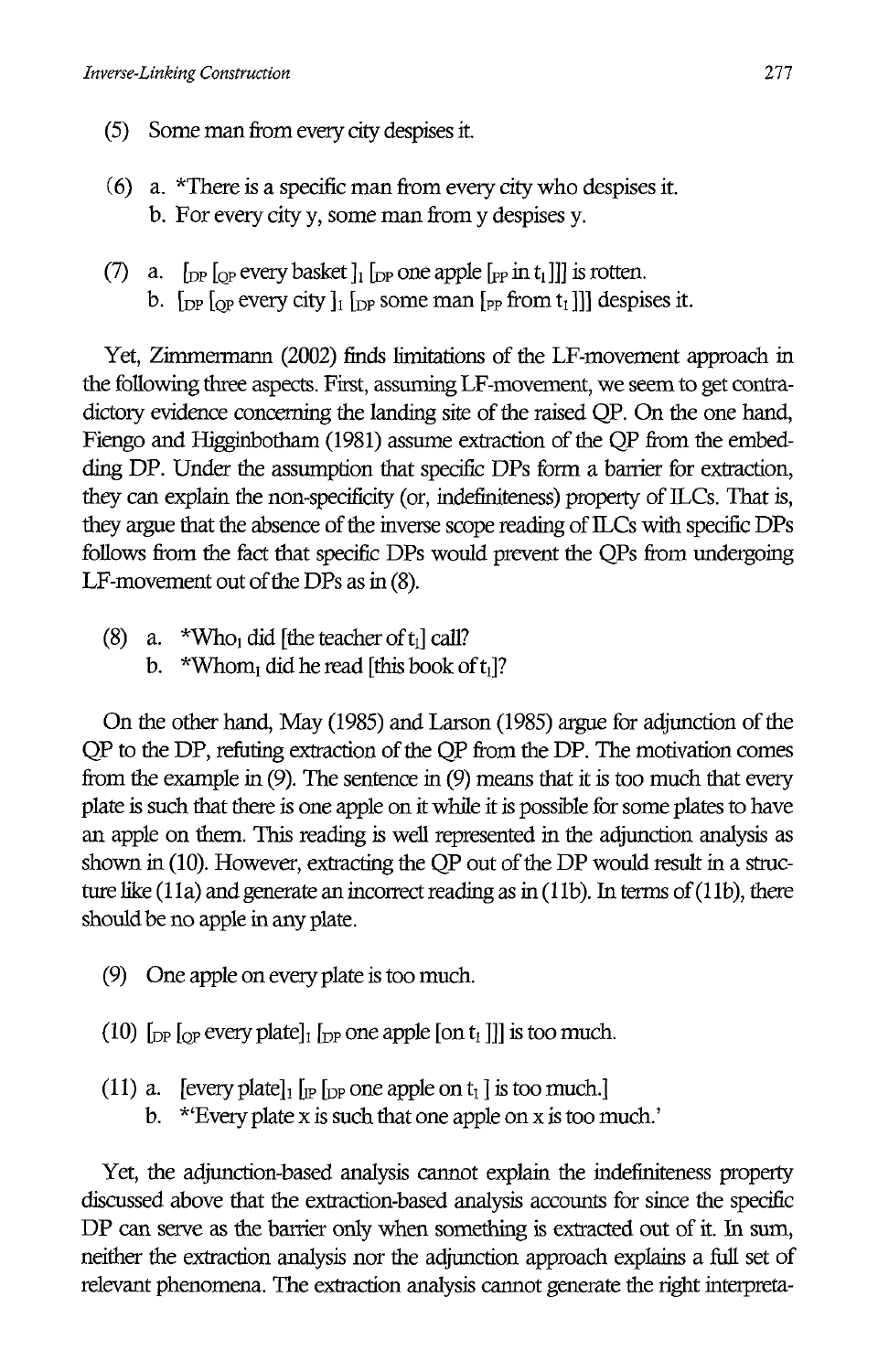tion whereas the adjunction analysis is unable to explain the specificity condition.

Second, Zimmermann (2002) observes a contrast between (12) and (13). The sentence in (12a) has an inverse scope reading as illustrated in (12b) while the sentence in (13a) does not. The absence of an inverse scope reading for the example in (13a) can be taken as an argument against the LF-movement analysis for the ILC since, under the approach, it is difficult to explain why scope-driven LF-movement only occurs with the ILC in German.

- (12) a. Ein Apfel injedem Kotb ist faul. One apple in every basket is rotten.
	- b. 'For every basket z, one apple in z is rotten.'
- (13) a. Ein Arzt behandelte jeden Patienten. A/some doctor treated every patient
	- b. \*'For every patient, there was a (different) doctor who treated him.'

Third, Zimmermann (2002) further argues that there is evidence for a different surface structure of ILCs. He finds that the OPP  $-$  the PP that contains the OP  $$ that gives rise to the inverse scope reading of the ILC differs syntactically from other postnominal modifiers. They cannot freely change places with other modifiers as shown in (14b) and (I5b) but must be DP-final. For instance, as in (14a), ILCs can have an inverse scope reading if the QPP follows the relative clause. Likewise, in (15a), when the QPP follows the PP-modifier, the inverse scope reading is possible. Yet, when the QPP precedes the relative clause or the PP-modifier as in the (b) sentences, the inverse scope reading is unavailable.

- (14) a. One person  $\int_{RC}$  who was famous]  $\int_{OPP}$  from every city] was visited. b. #One person  $_{[OPP}$  from every city]  $_{\rm RC}$  who was famous] was visited.
- (15) a. One slave  $\lceil_{PP}$  with good manners]  $\lceil_{OPP}$  from every province] was freed. b. #One slave  $\log$  from every province]  $\log$  with good manners] was freed.

### 2.2. A Surface-Structure Approach

Based on the points discussed above, Zimmermann (2002) proposes an alternative analysis of the inverse scope reading of ILCs. He explains the two different readings of ILCs based on two different structures: the Low-NP Adjunction tree in (16) and the High-NP Adjunction tree in (17). That is, (16) is a structure for the surface reading while (17) is a structure for the inverse scope reading. In (16), the PP that contains the QP is a regular modifier and is adjoined to the NP below the numeral/indefinite expression. On the other hand, in (17), the PP containing the QP *in every basket* adjoins the NP so that it is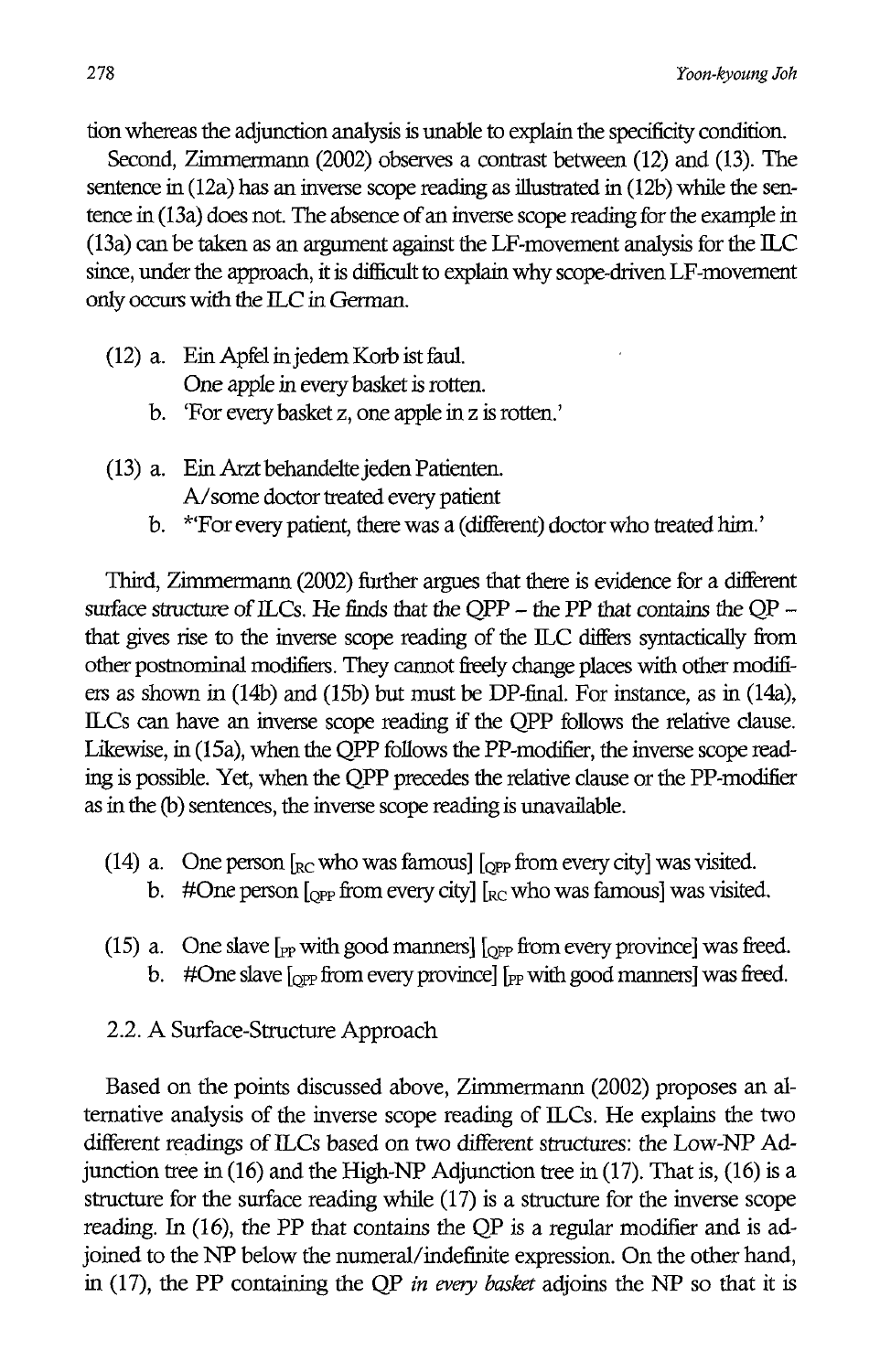placed above the numeral/indefinite expression. For this tree, it is assumed that numerals are cardinality adjectives, not quantificational expressions.



Based on the structure in (17), Zimmermann (2002) proposes the semantic composition of the inverse scope reading of the ILC in (1) as below. Crucial moves on the semantic part in interpreting the ILC are reinterpreting the QPP as a generalized quantifier and positing an implicit set variable  $X_i$  that is later targeted by A-abstraction.

- (18) a. [[in jedem Korb]] =  $\lambda P \cdot \forall z$ [ z = basket (z)  $\rightarrow \exists X$ [ P(X)  $\wedge$  in (X, z)]]
	- b. [[ein Apfel n jedem Korb]] =  $\forall z$ [ z \ basket (z)  $\rightarrow \exists X$ [one-apple(X)  $\land$  $in (X, z)]$  $\Rightarrow \forall z \in \text{basket}(z) \rightarrow \exists X[\forall X_i(X) \land \text{one-apple}(X) \land \text{in} (X, z)]$  $\Rightarrow \lambda^* X_i$ ,  $\forall z$ [  $z \in$  basket(z)  $\rightarrow \exists X$ [<sup>\*</sup> $X_i$  (X)  $\land$  one-apple(X)  $\land$  in (X, z)]]
	- c. **[**[ein Apfel in jedem Korb ist faul]]  $= \forall z \in \text{basket}(z) \rightarrow \exists X \in \text{rotten}(X) \land \text{one-apple}(X) \land \text{in} (X, z)]$

Zimmermann (2002) claims that the two properties of ILCs naturally fall out of his analysis: the non-specific DPs and the DP-final QPPs. First, he argues that the restriction of inverse scope readings to indefinite/numeral expressions comes from the fact that the demonstrative determiner or the definite in DPs is located in the D-head above the postnominal PP. This means that the definite or the demonstrative determiner is placed above the QPP. He claims that it explains why the QPP cannot scope over it. Second,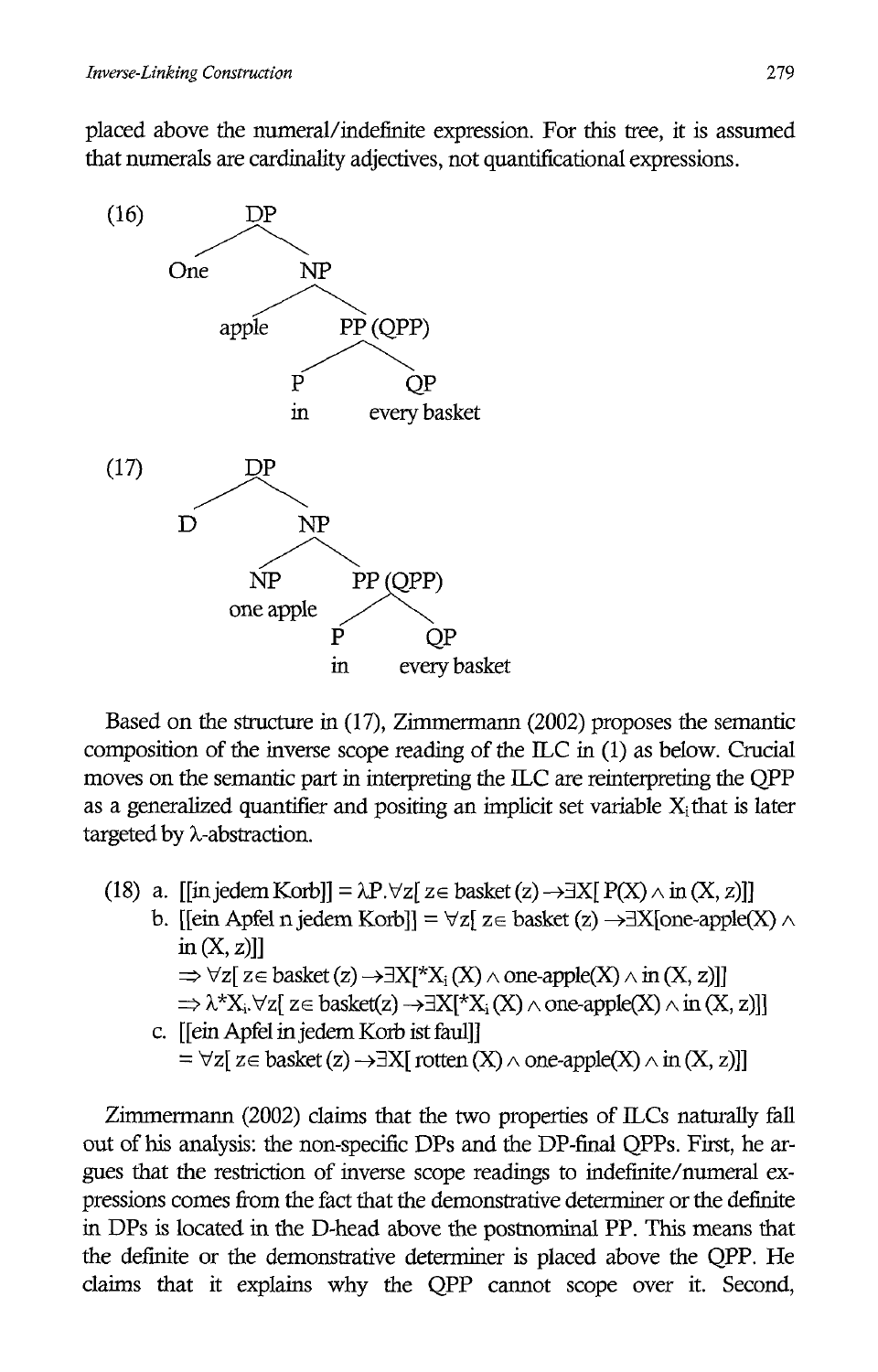Zimmermann (2002) points out that the reason why the QPP must be the DPfinal element for the inverse scope reading is because the adjunction of the QPP blocks the adjunction of additional modifying elements above the QP. In sum, he makes the following arguments: on the inverse scope reading, the postnominal pp in ILes is base-generated above the numeral *one,* not below it. In particular, it is right-adjoined to an NP that is composed of a numeral and the head noun. His proposal seems to address many interesting properties of ILCs but there are some insufficient aspects.

First, Zimmermann (2002) reinterprets the QPP as a generalized quantifier as in the formula in (18a). Yet, reanalyzing the QPP as a generalized quantifier does not seem quite natural since the process of reinterpretation is not a compositional semantic operation. It might be more adequate if the  $\forall \exists$  structure comes as a result of the composition of the meanings of the smaller parts, rather than being imposed as a special denotation of a complex phrase.

Second, as in the formula in (18b), Zimmermann (2002) inserts an implicit variable X in the middle of a semantic composition. The insertion of the implicit variable is unavoidable since the sentence has two distributive readings that are embedded to each other. However, the way that the implicit variable is introduced in his system is not based on any principle. Incorporating such non-compositional and non-principled procedures as in the formulae in (18a) and (18b) into the semantic component seems to relax compositionality in a rather extreme way.

Third, Zimmermann (2002) argues that ILCs have many properties that are parallel to those of anti-quantifier constructions. Even though he made a good observation, his analysis of ILCs does not reflect the parallelisms very well. Although the denotation of the underlined phrase in (19a) appears to resemble that of the underlined phrase with the anti-quantifier *je* in (19b), the two denotations are derived in a very different way in his system.

- (19) a. Drei Apfel in *iedem* Korb haben je zwei Blatter. three apples in every basket have each two leaves. 'Three apples in every basket have two leaves each.'
	- b. *Je* drei Apfel in den Korben haben je zwei Blatter. each three apples in the baskets have each two leaves. 'Three apples in the baskets have two leaves each.'

The interpretations of the phrases in (19) can be derived as in (20). Zimmermann does not treat the cases where one sentence has two overt distributivity markers. Thus, in (20), I will only show how he would treat the phrases underlined in (19) that have the same meaning differently. For (19a), the QPP has to be reinterpreted as a generalized quantifier and thus the  $\forall \exists$ -structure is projected by the entire phrase *injedem Korb* as shown in (20a). However, for (19b),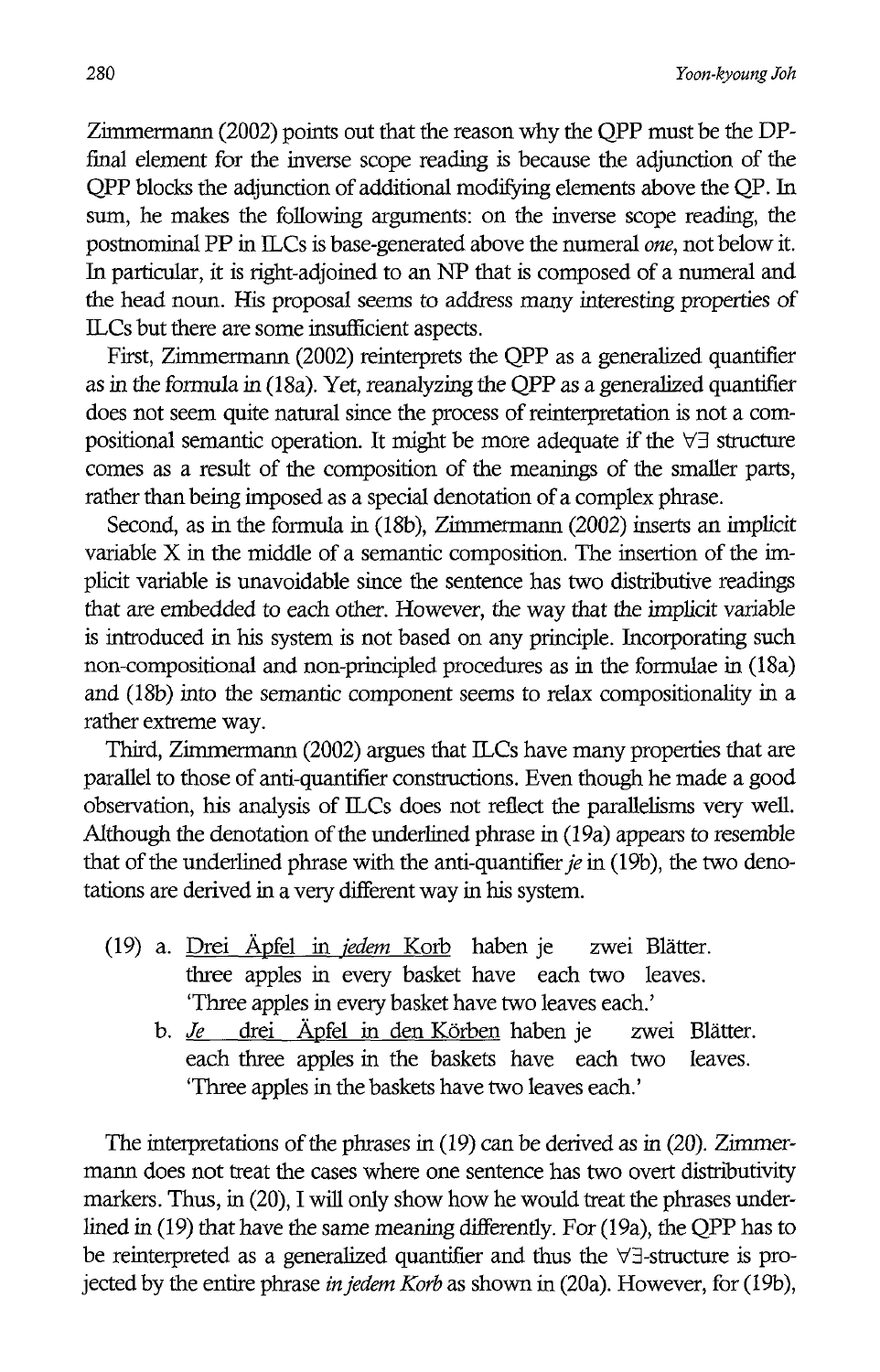*je* itself is supposed to project the  $\forall \exists$ -structure as shown in (20b).

- (20) a. [[in jedem Korb]] =  $\lambda P. \forall z$ [ z = basket (z)  $\rightarrow$   $\exists X$ [ P(X)  $\wedge$  in (X, z)]]  $\text{[Herei}\ \text{A} \text{pfel}\ \text{in}\ \text{jedem}\ \text{Korb}\text{]} = \forall z \text{z} \in \text{basket}\ (z) \rightarrow \exists X \text{[} \ \text{3} \text{apples}(X)$  $\wedge$  in  $(X, z)$ ]]
	- b.  $[[ie]] = \lambda P. \forall z [z \in Z_i \rightarrow \exists X [P(X) \& R_i(X)(z)]]$  $[[ie 3 \text{ Åpfell}]] = \forall z[z \in Z_i \rightarrow \exists X [3 \text{ apples } (X) \& R_i(X)(z)]]$  $\Rightarrow \lambda R_i \forall z [z \in Z_i \rightarrow \exists X [3 \text{ apples } (X) \& R_i (X)(z)]]$ [[je 3 Apfel in t]]=  $\forall z [z \in Z_i \rightarrow \exists X[3 \text{ apples } (X) \& \text{ in } (X, z)]$ ]  $\Rightarrow \lambda Z_i \forall z [z \in Z_i \rightarrow \exists X[3 \text{ apples } (X) \& \text{ in } (X, z)]$ [[je 3Åpfel in den Körben]]=  $\forall$ z[z∈[[the baskets]] $\rightarrow \exists X$ [3 apples  $(X)$  & in $(X, z)$ ]

Fourth, in his analysis, the inverse scope reading of ILCs expressing the  $\forall \exists$ structure is essentially explained by the presence of the universal quantifier *jedem* inside the PP. If so, how can we account for the inverse scope reading of the ILC that does not include a universal quantifier? As in (21), the NP inside the PP is not universally quantified but we get the inverse scope reading from the ILC. Zimmermann (2002) cannot account for exactly where the universal quantificational force comes from for the inverse scope reading of (21). Even more, the universal reading for distributivity can also be revealed by the phrase that is ordinarily translated into the existential quantifier as shown in (22). This example suggests that the universal quantificational force is the result of a projection of an independent operator of some kind, rather than a direct translation of the corresponding lexical item.

(21) Residents of the cities hate them.

(22) One apple in some baskets has two leaves (each).

Fifth, Zimmermann (2002) claims that the reason why the sentence in (23) does not have the inverse scope reading is because the demonstrative determiner is located in the D-head above the post-nominal PP. However, it seems to me that the explanation for the restriction of inverse readings to indefinite noun phrases must be parallel to the account for the indefiniteness condition operating on distributivity in general.

(23) This picture of everybody is now on sale.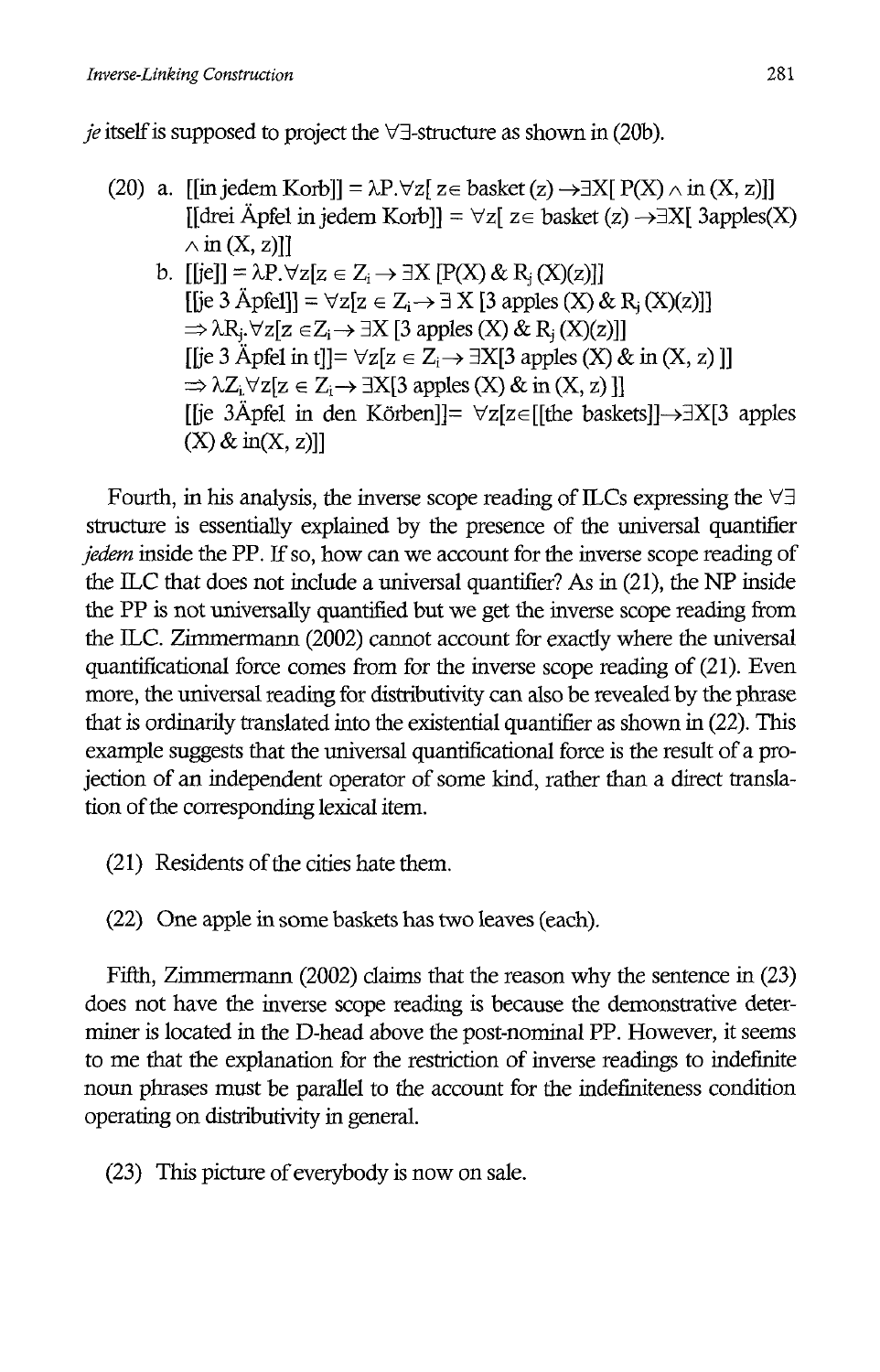282 *Yoon-kyoung Joh* 

# **3. A New Account**

#### 3.1. Theory

In this section, I will provide a new account for the ILC. In providing a new analysis, I propose a pluralization operator defined in the formula in (24) below. In the denotation of the pluralization operator, there are three variables -- *Z, P* and *R.* The variables mirror the three essential components of distributivity. *Z* is the distributive antecedent (SrtKy) and *P* is the Distributed Share (DstrShr).  $R$  expresses the relation between the SrtKy and the DstrShr.<sup>1</sup>

(24)  $[[\overline{x}_{ii}]] = \lambda P_{\langle \alpha, \beta \rangle} \forall z[z_{\alpha \beta} \in Z_{i \langle \alpha, \beta \rangle} \rightarrow \exists x_{\langle \alpha \rangle} [P(x) \& R_{i \langle \alpha, \beta \rangle}(x)]]$ 

In the denotation of the pluralization operator, the semantic type of the variables *Z* and *P* is  $\langle \alpha, t \rangle$ . The former is a plural set while the latter is an atomic set. The relation-denoting variable R is of type  $\leq e, \leq \alpha, t \geq$ . In all the variables, type  $\langle \alpha \rangle$  that can be either type  $\langle e \rangle$  or type  $\langle v \rangle$  expresses the parallel between the nominal domain and the verbal domain since either the nominal or the eventul adverbial can serve as the SrtKy and the DstrShr. The reason why the relation variable *R* has  $\alpha$  in its type is for its flexibility. The variable *R* incorporates intransitives, transitives, and ditransitives. In the denotation of the pluralization operator, the type  $\langle \alpha \rangle$  is assigned to the variables *z* and *x*. The lower-case of the variables *z* and *x* indicates that they are singular. The variable *z* is necessarily a pure atom since it constitutes the sub-parts of a set plural. However, the variable x is either a pure or an impure atom.

My proposal is on the basis of Zimmermann's (2002) analysis for the antiquantifier. Yet, my analysis differs from him, largely in the following five aspects. First of all, I claim that pluralization generates both forward and inverse distributive interpretations, based on Landman (2000) who reduces distributivity to plurality in terms of the formula in (25). I claim that the pluralization operator in (24) is evoked by an overt or a covert distributive particle. Expressing the  $\forall \exists$ -structure inside the pluralization operator further allows us to introduce a plural variable to the formula via sum formation.

(25) If P is a set of atoms then:  $\alpha \in {}^{\star}P$  iff  $\forall a \in AT (\alpha)$ :  $a \in P$ 

The example with a distributive quantifier in (26) empirically attests Landman's (2000) claim that distributivity is, in fact, semantic plurality. In (26), the number of baskets is multiplied by the number of students and thus there are six baskets in total. The fact that we can get the total number of elements in-

<sup>&</sup>lt;sup>1</sup> The terms Sorting Key and Distributed Share are from J-W Choe (1987).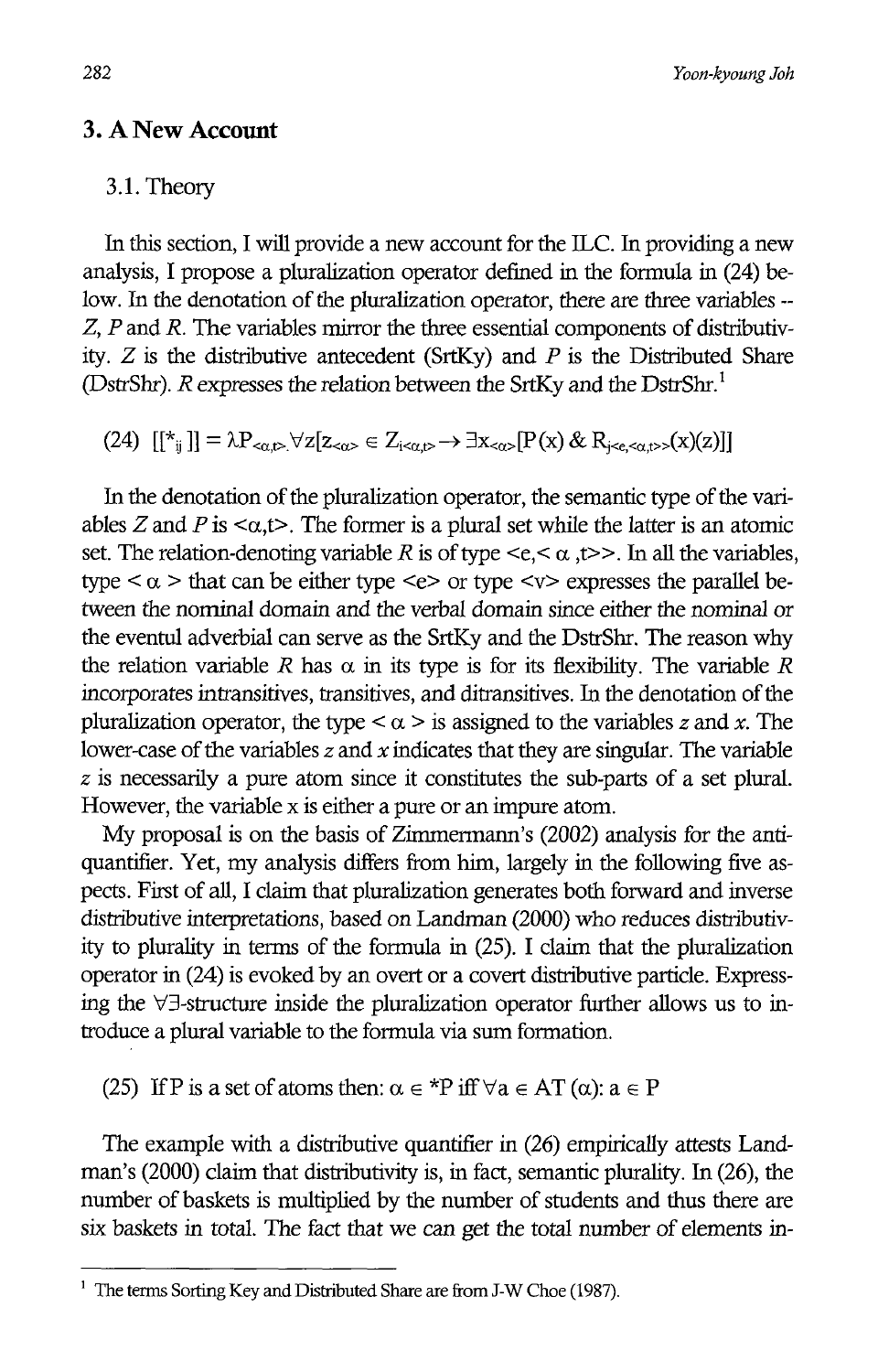volved in a distributive reading by multiplying the number of the DstrShr by that of the SrtKy when they are specified shows us that distributivity is plurality since plurality is mulitplying.

(26) The two students carried three baskets each.

Furthermore, the pluralization operator I propose is designed to apply a group-forming operation when the DstrShr is plural.<sup>2</sup> The lower-case variable *x* ensures that the DstrShr must be atomic. When the predicate that comes to serve as the DstrShr is singular in itself, nothing happens and the DstrShr is a pure atom. However, when the predicate that comes to function as the DstrShr is plural, the group-forming operation occurs and an impure atom is created out of the plural predicate. A pluralization operator can only apply to a set of atoms. Thus, when the DstrShr is plural, the group-forming operation has to take place to make the plural an impure atom. The process is explicated in (27). When the pluralization operator is evoked, the plural DstrShr *three baskets* goes through group formation and becomes *a group of three baskets.* Then, the pluralization operator applies to it and the group with plural members is pluralized as in *two groups of three baskets.* Zabbal (2002) notes that the same process is evidenced in Arabic, as shown in (28). That is, in Arabic, a broken plural that corresponds to a group is systematically used to make a plural out of a plural. In fact, Lakoff (1970), J-W Choe (1987), and Landman (2000) describe the group denotation of the plural DstrShr. My analysis can explain why the group reading arises when the DstrShr is plural in a principled manner.

(27) three baskets  $\rightarrow$  a group of three baskets  $\rightarrow$  two groups of three baskets

| $(28)$ bayt-un | singular 'a house/rent'                       |
|----------------|-----------------------------------------------|
| buyuut-un      | broken plural 'houses' $\rightarrow$ 'family' |
| buyuut-aat-un  | sound plural of broken plural 'families'      |

The three variables *Z, P* and *R* in the extension of the pluralization operator can be permuted to be the first semantic argument. That is, the first constituent that combines with the operator does not have to be the DstrShr but it can be the SrtKy or the Relation. The permutation is empirically attested by the three

 $2$  Both sum and group are plural terms. The former is composed of discrete entities while in the latter the entities are lumped into one set. Thus, group is semantically plural but grammatically singular. For this reason, singular entities constitute pure atoms while group entities constitute impure atoms. Since the group has plural members but is regarded as a singular, it can be utilized to make a plural of a plural.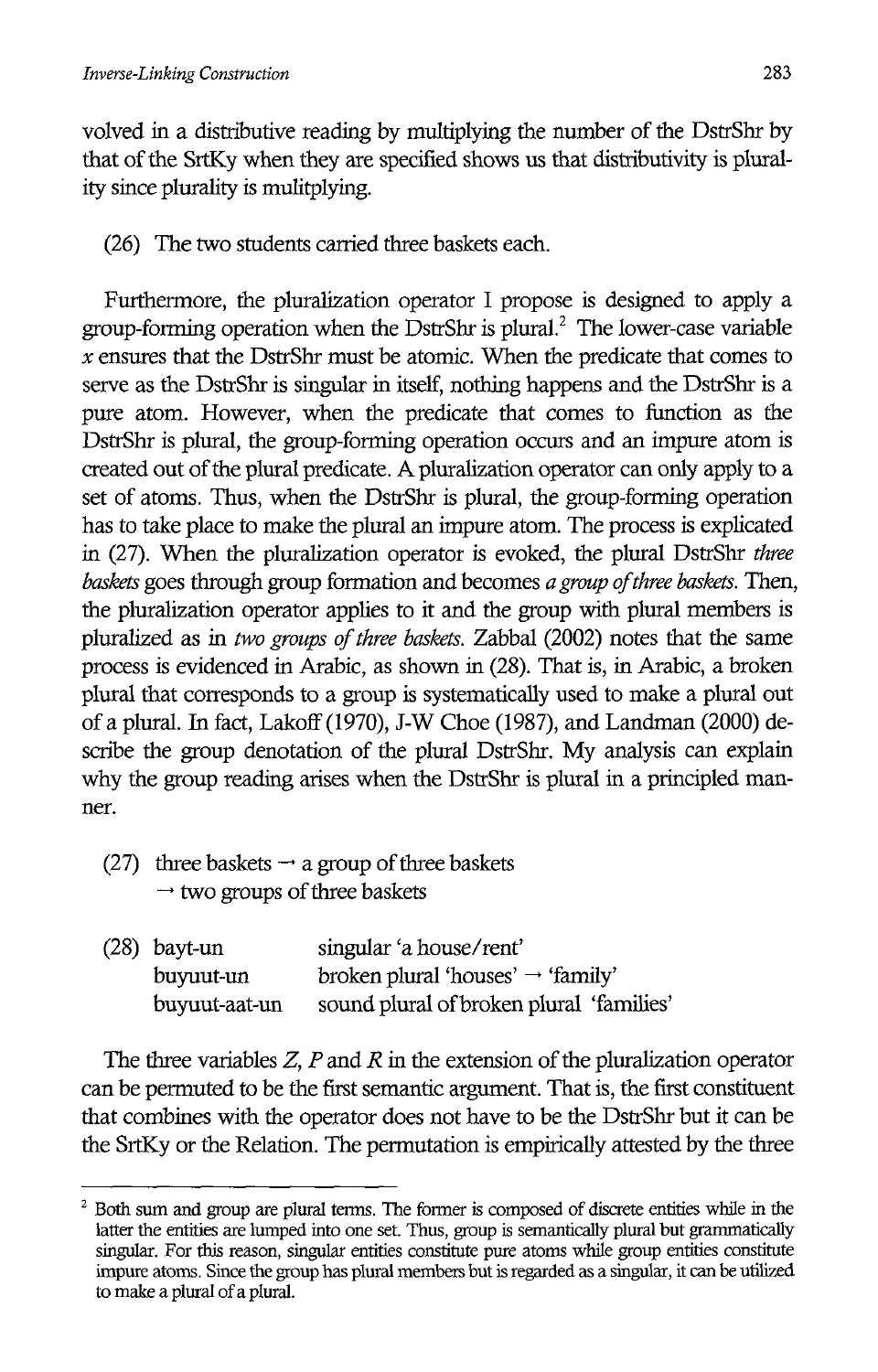uses of distributive quantifiers -- the anti-quantifier in (29a), the floatedquantifier in  $(29b)$  and the determiner-quantifier in  $(29c)$  -- that select each variable as their first semantic argument.

- (29) a. The boys have two flowers each.
	- b. The boys each have two flowers.
	- c. Each of the boys have two flowers.

The semantic derivations for each sentence in (29) are illustrated from (30) to (32).

(30) [[each-A]] = 
$$
\lambda P.\forall z[z \in Z_i \rightarrow \exists x[P(x) \& R_j(x)(z)]]
$$
  
\n[[two flowers each-A]]  
\n=  $\forall z[z \in Z_i \rightarrow \exists x[\uparrow(2 \text{ flowers}) (x) \& R_j(x)(z)]]$   
\n $\Rightarrow \lambda R_j.\forall z[z \in Z_i \rightarrow \exists x[\uparrow(2 \text{ flowers}) (x) \& R_j(x)(z)]]$   
\n[[have two flowers each-A]]  
\n=  $\forall z[z \in Z_i \rightarrow \exists x[\uparrow(2 \text{ flowers}) (x) \& \text{ have } (z, x)]]$   
\n $\Rightarrow \lambda Z_i.\forall z[z \in Z_i \rightarrow \exists x[\uparrow(2 \text{ flowers}) (x) \& \text{ have } (z, x)]]$   
\n[[The boys have two flowers each]]  
\n=  $\forall z[z \in [[the boys]] \rightarrow \exists x[\uparrow(2 \text{ flowers}) (x) \& \text{ have } (z, x)]]$ 

- (31)  $\left[ \text{Each-F} \right] = \lambda \text{R}. \forall z[z \in Z_i \rightarrow \exists x[P_i(x) \& R(x)(z)] \right]$ [[each have]]  $= \forall z[z \in Z_i \rightarrow \exists x[P_i(x) \& \text{ have } (z, x)]]$  $\Rightarrow \lambda P_i \forall z [z \in Z_i \rightarrow \exists x [P_i(x) \& \text{ have } (z, x)]]$ [[each have two flowers]]  $= \forall z [z \in Z_i \rightarrow \exists x [ \uparrow (2 \text{ flowers}) (x) \& \text{have } (z, x)]]$  $\Rightarrow \lambda Z_i. \forall z[z \in Z_i \rightarrow \exists x[\uparrow(2 \text{ flowers}) (x) \& \text{have } (z, x)]]$ [[The boys each have two flowers]]  $= \forall z [z \in [[\text{the boys}]] \rightarrow \exists x [ \uparrow (2 \text{ flowers}) (x) \& \text{have} (z, x)]]$
- (32)  $\left[ \text{[each-D]} \right] = \lambda Z. \forall z [z \in Z \rightarrow \exists x [P_i(x) \& R_i(x)(z)] \}$ [[each (of) the boys]]  $= \forall z[z \in [[\text{the boys}]] \rightarrow \exists x[P_i(x) \& R_i(x)(z)]]$  $\Rightarrow \lambda R_i. \forall z[z \in [[\text{the boys}]] \rightarrow \exists x[P_i(x) \& R_i(x)(z)]]$ [[each of the boys has t]]  $= \forall z [z \in [[$ the boys]]  $\rightarrow \exists x [P_i(x) \&$  has  $(z, x)]$ ]  $\Rightarrow \lambda P_i. \forall z[z \in [[\text{the boys}]] \rightarrow \exists x[P_i(x) \& \text{has} (z, x)]]$ [[each of the boys has two flowers]]  $= \forall z [z \in [[\text{the boys}]] \rightarrow \exists x [ (2 \text{ flowers}) (x) \& \text{has} (z, x)]]$

To get the compositional facts correctly, I assume two indices for the vari-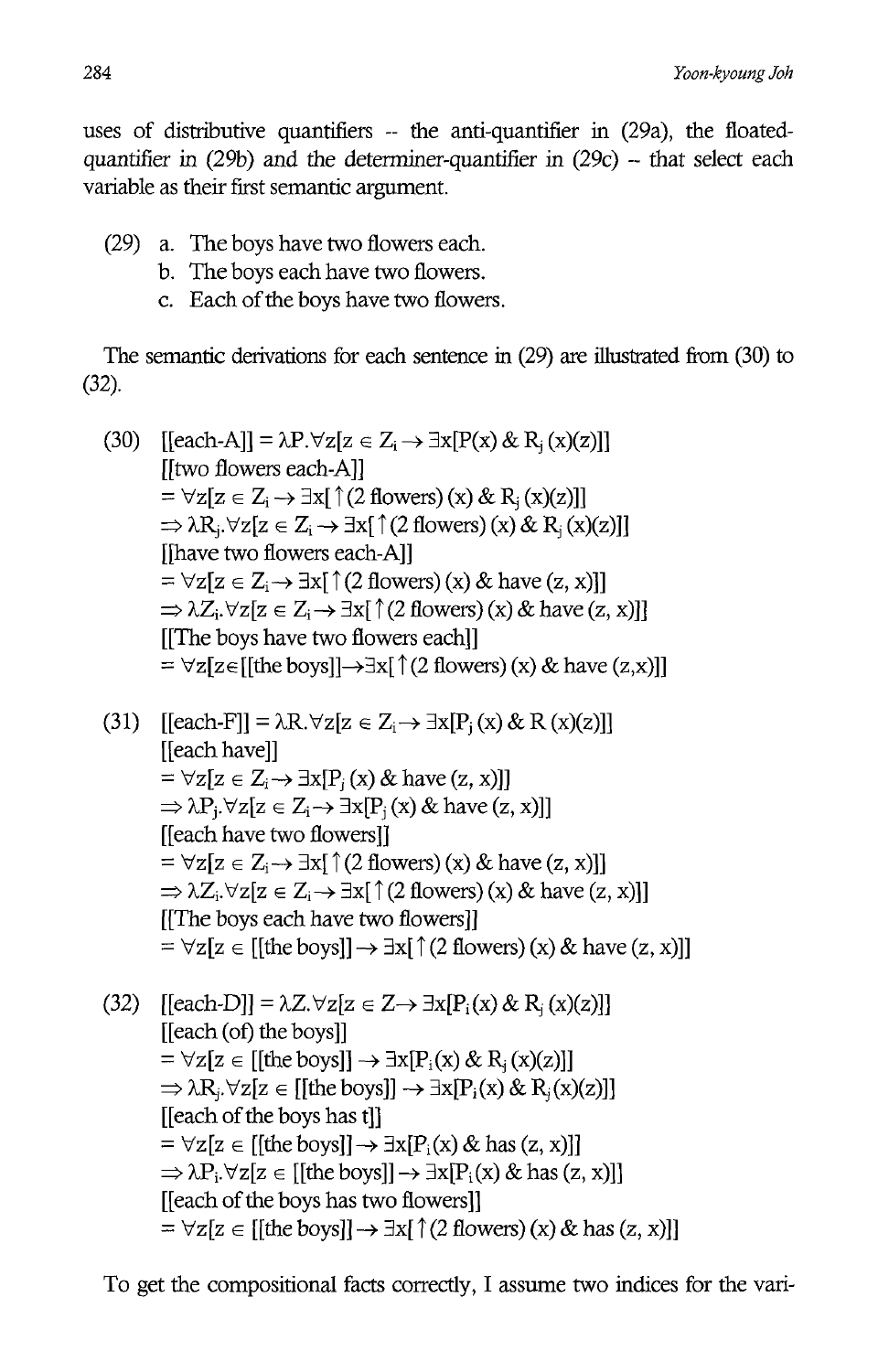abIes that remain free and are ready to be lambda-abstracted in order to be filled with a proper value. The indices capture the dependency character of distributivity and make sure that each variable gets the right value. That is, in my system, the indices constrain the pluralization operator that is defined in a highly flexible manner. This is another aspect I depart from Zimmermann (2002) who uses indices as pro-form markers.

Departing from Zimmermann (2002) who utilizes two types of complex  $\lambda$ abstraction rules such as the Index-triggered rule and the Type-triggered rule, I employ Bittner's (1994)  $\lambda$ -abstraction rule defined in (33) for compositionality.

- (33) Let  $\alpha$  have a translation [[ $\alpha$ ]] and let the index 'i' be the index of either  $\alpha$  or a sister of  $\alpha$ , and let [[ $\alpha$ ]] contain a variable u with index 'i.' Then  $\lambda u_i$ . [[ $\alpha$ ]] is a translation of  $\alpha$ .
- 3.2. Data Analysis

Now, based on the pluralization operator defined in (24) and the  $\lambda$ abstraction rule in (33), I will analyze the ILC data in this section. First, the plural SrtKy is represented as a set by the variable  $Z$  in the denotation of the pluralization operator. The immediate advantage of having the set-denoting variable  $Z$  is that any noun phrase can be shifted to a term of type  $\leq e, t$ . In this way, various quantificational phrases of the basic type  $\langle\langle e,t\rangle, t\rangle$  such as *no* NPs, *most* NPs, *every* NPs, *few* NPs, *the* NPs can fill the value of the SrtKy Z. The operator *LOWER* discussed in Partee (1987) shifts a denotation of  $< type to a denotation of  $< type but it is a partial function and thus$$ it is not allowed to occur all the time. Yet, we can easily get a denotation of type  $\leq e, t$  from a denotation of type  $\leq \leq e, t$ , t by applying the function,  $\lambda P\lambda x[P(\lambda y|y=x])$ ], denoted by Montague's PTQ translation of English *be*. Moreover, the type-shifting operator *ident* can always apply to shift  $\leq e$  to <e, t>. Both *ident* and *be* are total functions and thus the least restrictions can be imposed on the SrtKy.

In the analysis of the ILC, a plural variable that is of  $\leq e, t$  type will be made available through a sum-forming operation when it is needed in the process of semantic derivation and the operation that forms a sum plural will be represented by the  $\leq$  relation. Most of the time, the ILC is embedded in another distributive reading. This makes it necessary to insert a plural variable to express the embeddedness. Different from Zimmermann, in my analysis, the plural variable introduced is motivated by the fact that the distributive reading is pluralization and the sum-formation occurs inside the pluralization operator.

To get the correct interpretation of (34a), I propose the LF-structure described in  $(34b)$ . The new aspect of my analysis for the ILC is that the universal quantificational force comes from the pluralization operator that is pro-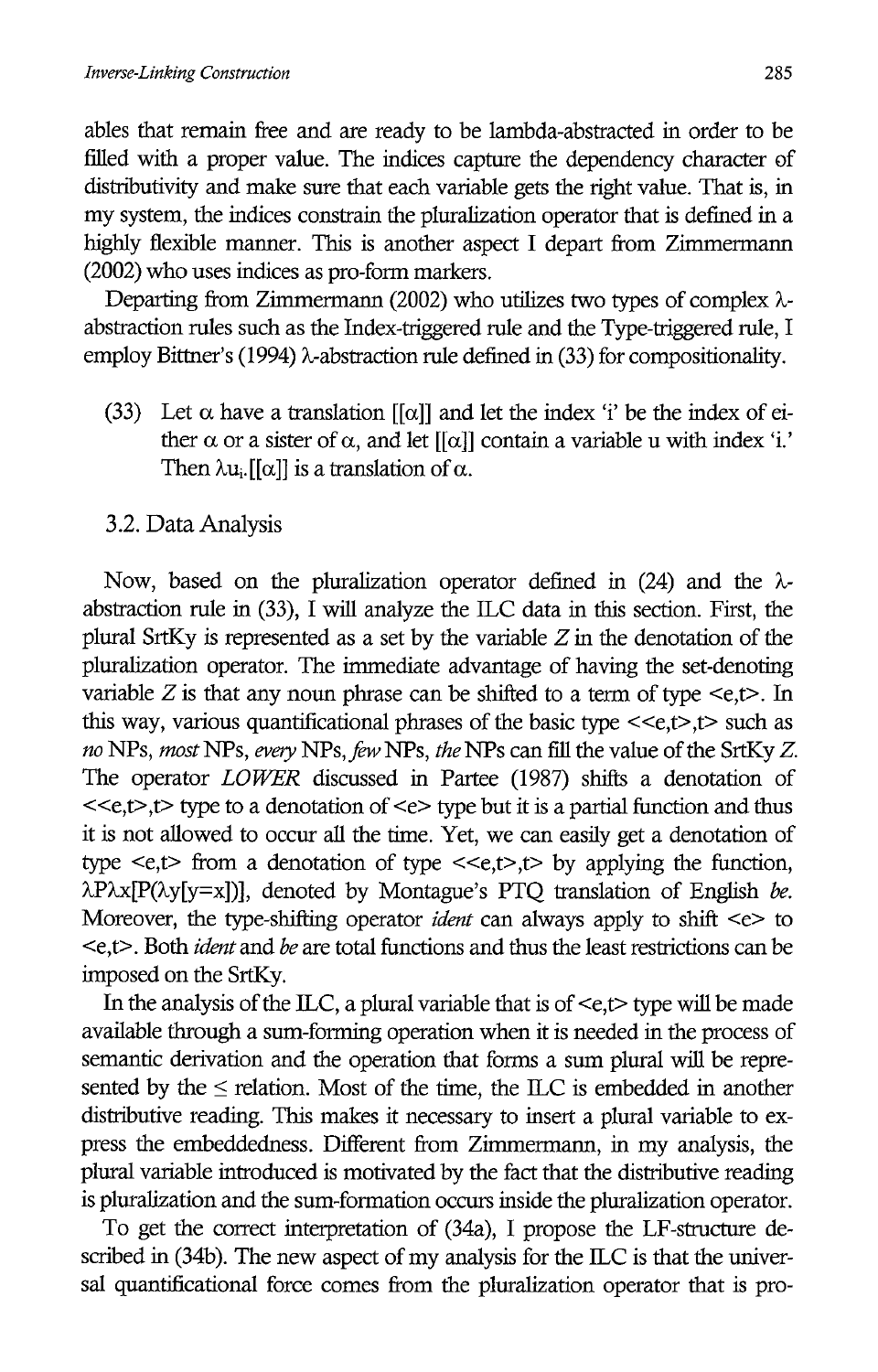

jected by an overt or a covert distributive particle.

To derive the reading of (34a), two pluralization operators are evoked. One is induced by a covert distributive particle inside the noun phrase in the subject and the other is evoked by an overt anti-quantifier in the direct object. Inside the subject, an inverse distributive reading is generated and the NP inside the pp undergoes LF-movement. Yet, what actually produces the  $\forall\exists$ -structure is the pluralization operator in the formula in (35a). The pluralization operator first applies to the DstrShr *one apple* and then the relation-denoting expression *in* is factored in via lambda-abstraction that is followed by function application. Another lambdaabstraction takes place as in (3Se) and the SrtKy *the baskets* fills the value of the variable Z. Then, a plural variable is introduced to the proposition via sum formation and gets lambda-abstracted as in (35g). This provides the value for the SrtKy of the distributive interpretation that is evoked by the anti-quantifier in the direct object when the nodes [4] and [7] combine via predicate modification as shown in (3Sm).

(35) a.  $[[1]] = \lambda P. \forall z[z \in Z_i \rightarrow \exists x[P(x) \& R_i(x)(z)]]$  \*-operator b.  $[[2]] = \forall z[z \in Z_i \rightarrow \exists x[one apple(x) \& R_i(x)(z)]]$ function application c.  $[[2]] = \lambda R_i \forall z[z \in Z_i \rightarrow \exists x[one apple(x) \& R_i(x)(z)]]$   $\lambda$ -abstraction d.  $[3] = \forall z[z \in Z_i \rightarrow \exists x[one apple(x) \& in(x, z)]]$ function application e.  $[3] = \lambda Z_i \forall z[z \in Z_i \rightarrow \exists x[one apple(x) \& in (x, z)]]$   $\lambda$ -abstraction f.  $[[4]] = \forall z[z \in [[the baskets]] \rightarrow \exists x[one apple(x) \& in(x, z)]]$ function application g.  $[[4]] = \lambda X$ .  $\forall z[z \in [[the\, ]] \rightarrow \exists x \in X[one \, apple(x) \& \, in (x, z)]]$ pluralization & A-abstraction h.  $[5] = \lambda P \cdot \forall u[u \in U_k \rightarrow \exists y[P(y) \& R_h(y)(u)]]$  \*-operator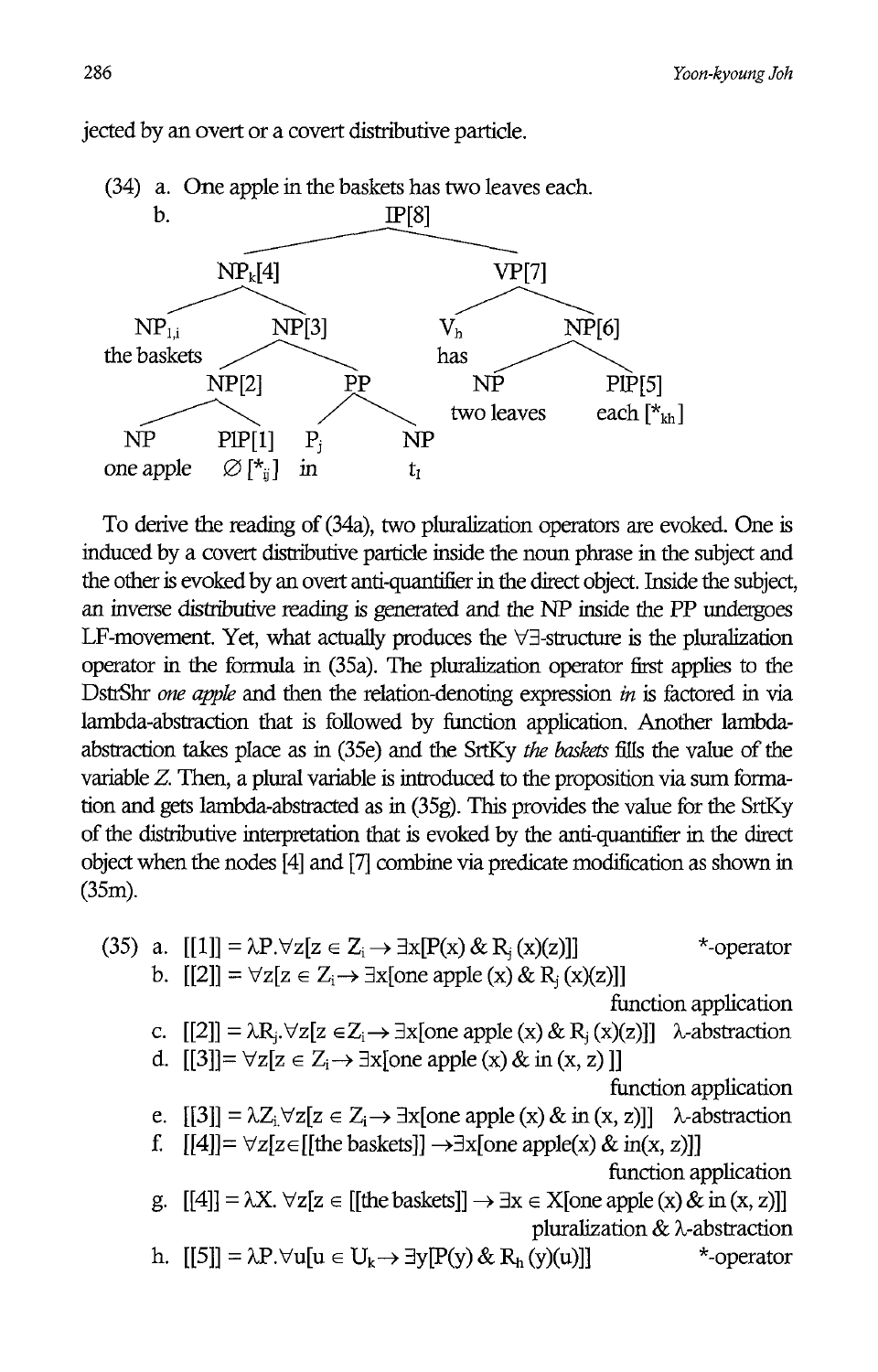i.  $[6] = \forall u[u \in U_k \rightarrow \exists y[\uparrow (two \text{ leaves}) (y) \& R_h(y)(u)]]$ function application j.  $[|6|] = \lambda R_h \forall u[u \in U_k \rightarrow \exists y[\uparrow(two\ leaves)(y) \& R_h(y)(u)]]$ A-abstraction k.  $[[7]] = \forall u[u \in U_k \rightarrow \exists y[\uparrow(xw \in \mathit{leaves})(y) \&\text{ has } (u, y)]]$ function application 1.  $[[7]] = \lambda U_k$ .  $\forall u[u \in U_k \rightarrow \exists y[\uparrow(x\omega \text{ leaves})(y) \& \text{ has } (u, y)]$ A-abstraction m.  $[[8]] = \lambda X. \forall z[z \in [[\text{the baskets}]] \rightarrow \exists x \in X[\text{one apple}(x) \& \text{ in } (x, z)]]$ &  $\forall u[u \in X \rightarrow \exists v] \uparrow$  (two leaves) (y) & has (u, y)]] Predicate Modification n.  $[[8]] = \exists X. \forall z[z \in [[\text{the baskets}]] \rightarrow \exists x \in X[\text{one apple}(x) \& \text{ in } (x, z)]]$ &  $\forall u[u \in X \rightarrow \exists y[\uparrow (two \ leaves) (y) \& \text{ has } (u, y)]]$ Existential Closure

The analysis above can apply to the sentence in (36) and the sentential meaning is composed as in (37). The semantic derivation described in (37) is similar to that in (35). A difference is that both of the two distributive readings that are present in (36) are elicited by covert distributive particles: one is in its anti-quantifier use and the other is in its floated-quantifier use. Particularly, in the pluralization operator evoked by the covert distributive particle in the use of the floated-quantifier which is delineated in (37h), the frist semantic variable is the variable R and it directly applies to the relation-denoting expression.

- (36) [[One apple in every basket is rotten]]
- (37) a.  $[|\emptyset|] = \lambda P \forall z [z \in Z_i \rightarrow \exists x [P(x) \& R_i(x)(z)]]$  \*-operator b.  $\text{[[one apple]]} = \forall z[z \in Z_i \rightarrow \exists x[\text{one apple}(x) \& R_i(x)(z)]]$ function application c. [[one apple]] =  $\lambda R_i$ . $\forall z[z \in Z_i \rightarrow \exists x[$ one apple (x) &  $R_i(x)(z)]$ ] A-abstraction d. [[one apple in t]]=  $\forall z[z \in Z_i \rightarrow \exists x[one \text{ apple}(x) \& \text{ in } (x, z)]$ ] function application e. [[one apple in t]] =  $\lambda Z_i \forall z[z \in Z_i \rightarrow \exists x[one apple(x) \& in(x, z)]]$ A-abstraction f. [[one apple in every basket]]  $= \forall z[z \in [[every\, basket]] \rightarrow \exists x[one\, apple(x) \& in (x, z)]]$ function application g. [[one apple in every basket]]  $= \lambda X$ .  $\forall z[z \in [[every\,backslash z]] \rightarrow \exists x \in X[one\, apple(x) \& in (x, z)]]$

pluralization  $& \lambda$ -abstraction h.  $[{\emptyset}] = \lambda R. \forall u[u \in U_k \rightarrow \exists y[P(y) \& R(y)(u)]]$  \*-operator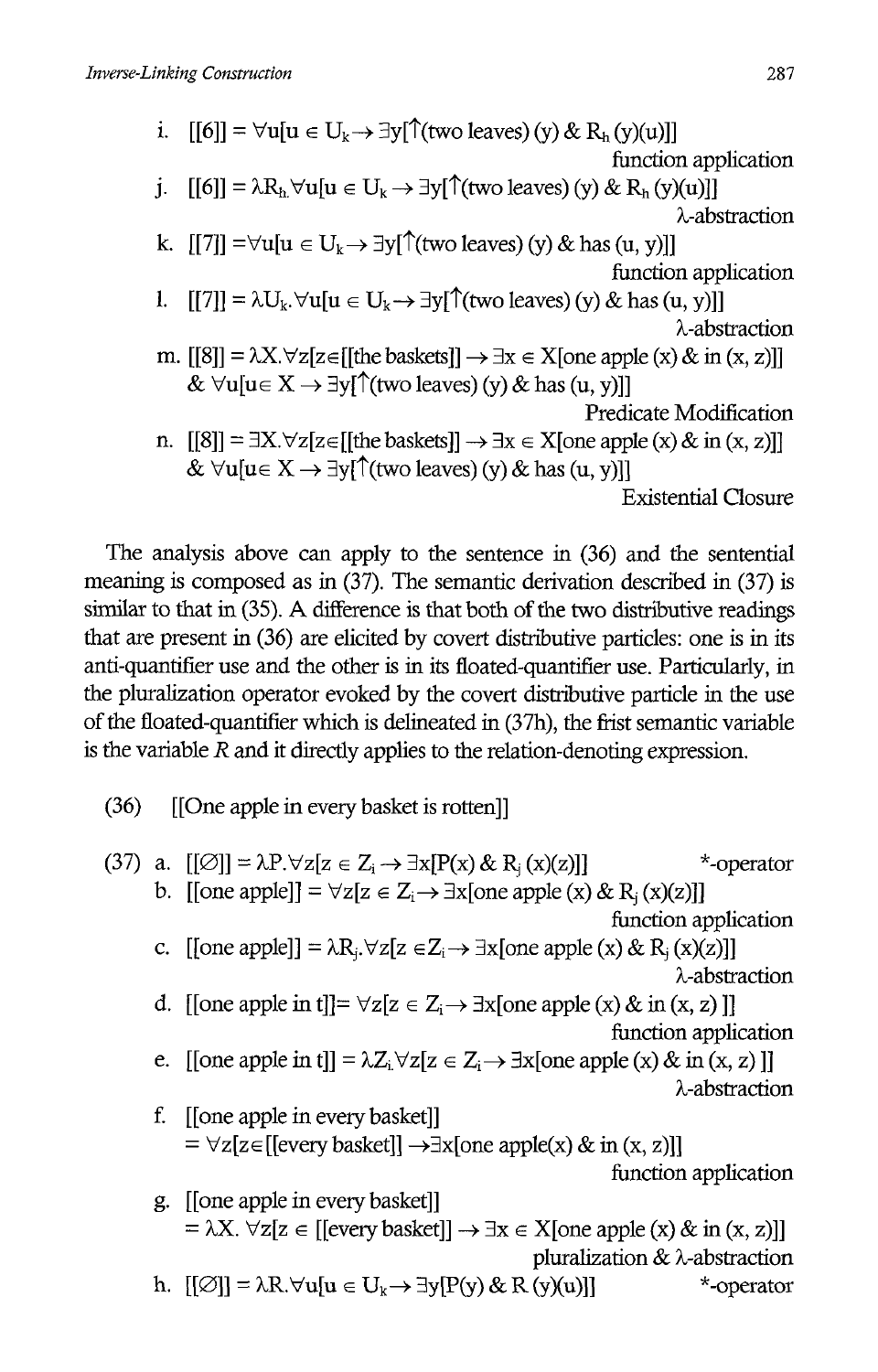i. [[is rotten]] =  $\forall u[u \in U_k \rightarrow \exists y[P(y) \& \text{ rotten } (u, y)]]$ 

function application

- i. [[is rotten]] =  $\lambda U_k$ .  $\forall u[u \in U_k \rightarrow \exists v[P(v) \& \text{ rotation } (u, v)]$ ] A-abstraction
- k. [[one apple in every basket is rotten]]  $= \lambda X. \forall z[z \in [[every basket]] \rightarrow \exists x \in X[one apple(x) & in (x, z)]]$ &  $\forall$ u[u $\in$  X  $\rightarrow$   $\exists$ v[P (y) & rotten (u, y)]]

Predicate Modification

1. [[one apple in every basket is rotten]]  $= \exists X. \forall z[z \in [[every basket]] \rightarrow \exists x \in X[one apple(x) \& in (x, z)]]$ &  $\forall u[u \in X \rightarrow \exists y[P(y) \& \text{rotten } (u, y)]$ ]

Existential Closure

The fonnula in (371) is complete since the value of a variable can contextually be filled. Especially, in intransitive sentences like (37), the relevant aspect of the event usually expressed by an adverbial will provide the appropriate value for the variable  $P$ .<sup>3</sup> The variable  $P$  for the DstrShr in (38), the variable  $Z$ for the SrtKy in (39), and the variable *R* for the Relation in (40) can remain free<sup>4</sup> and the context provides each of the variables the appropriate value. In zero-subject sentences, the appropriate plural subject available in the discourse context will fill the value of *Z.* Only when the plural that can fill the value of the *Z* is available, the sentence can felicitously be uttered. In ordinary plurals as in (40), no value for the variable R is available and the identity function ( $z = x$ ). the default relation, fills the value of the variable *R.* 

- (38) a. The boys ran. b.  $\forall z[z \in [[\text{the boys}]] \rightarrow \exists x[P(x) \& \text{ran}(z, x)]]$
- (39) a. chayk twu-kwen-ssik-ul sa-ss-ta. Book two-Cl-each-Acc buy-Pst-Dec 'bought two books each.'
	- b.  $\forall z[z \in Z_i \rightarrow \exists x[two \ books(x) \& \exists e[bought (z, x, e)]]]$
- (40) a. students b.  $\forall z[z \in [[students]] \rightarrow \exists x[student(x) \& R(z, x)]]$

One thing to note about the semantic derivations for the ILC in the above is that an LF-movment was assumed. The LF-movement has been assumed to

<sup>&</sup>lt;sup>3</sup> The variable  $\nu$  is of type <v> when it comes to intransitives and in such a case the variable  $P$ whose value is determined contextually describes some aspect relevant to the main predicate.

<sup>4</sup> The variables that are not filled with a value during the semantic composition can either remain free or get A-abstracted and be existentially closed.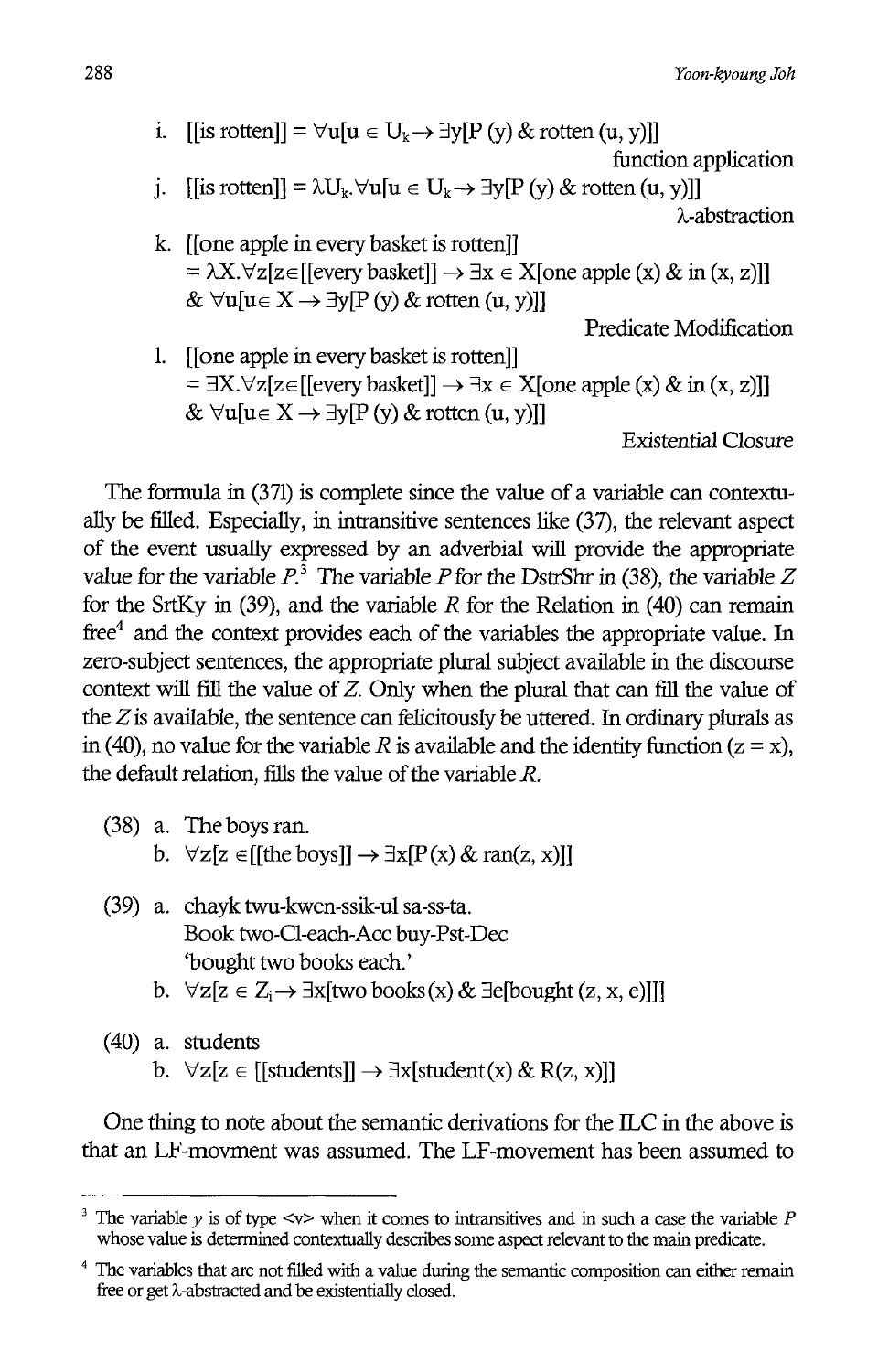reflect the fact that the universal force scopes over the existential quantification in the interpretational structure of the ILC. However, I would like to point out that the LF-movement is not necessary since the variables can be permuted to be the first semantic argument in my analysis. That is, the LF-movement does not have to take place when the inverse-scope reading is projected by the \*-operatorwhose first semantic argument is the SrtKy.

Furthermore, in the semantic derivations for the ILC presented above, I did not overtly treat the trace that is left behind by the LF-movement. This is simply because the trace consumes an  $\leq e$  type and then the  $\lambda$ -abstraction rule can generate the <e> type right away. Here, I would simply like to note that my analysis does not encounter type mismatches due to traces.

#### 3.3. Advantages

The most immediate advantage of my analysis is that it is strictly compositional. First, I don't need to employ an implicit variable that Zimmermann (2002) couldn't do without. Inserting an implicit variable that is generated in an unprincipled manner in the middle of a compositional process does not seem very desirable. My analysis improves this undesriable aspect. Furthermore, I do not need to incorporate the complex process of the reinterpretation of the QPP as a generalized quantifier as Zimmermann (2002) and hence my analysis advanced above is strictly compositional throughout the process of yielding the distributive interpretation.

Second, I do not miss the generalization that the ILC is one of the constructions that generate distributivity. I derive the  $\forall \exists$  structure of ILCs just the way I derive the  $\forall \exists$  structure for the anti-quantifier. In the above, the distributive reading inside the subject has been generated in the same way as the distributive reading in the entire sentence that is evoked by the anti-quantifier. In this way, I can account for the inverse distributive reading of ILCs that do not contain a universal quantifier in the PP. Previous approaches to ILCs depend on the universal quantifier in the PP for the  $\forall \exists$ -structure of the distributive reading so that they cannot explain the ILC without an overt universal quantifier in the PP. However, my analysis can explain not only the sentence in (l9a) where the universal quantifier is in the PP but also the distributive reading of (19b) where the distributive particle appears with the DstrShr. Moreover, in my analysis, the parallelism between the typical ILC example in (19a) and the sentence with an anti-quantifier in (19b) is adequately captured. After all, both of them are involved with the same distributive reading that expresses the identical  $\forall \exists$ -structure.

Third, on the basis of it, I can further explain the indefiniteness condition on the first noun phrase of  $ILCs$  as a general property of distributivity, not by a structural restriction that only works for ILCs. My analysis precisely analyzes the first noun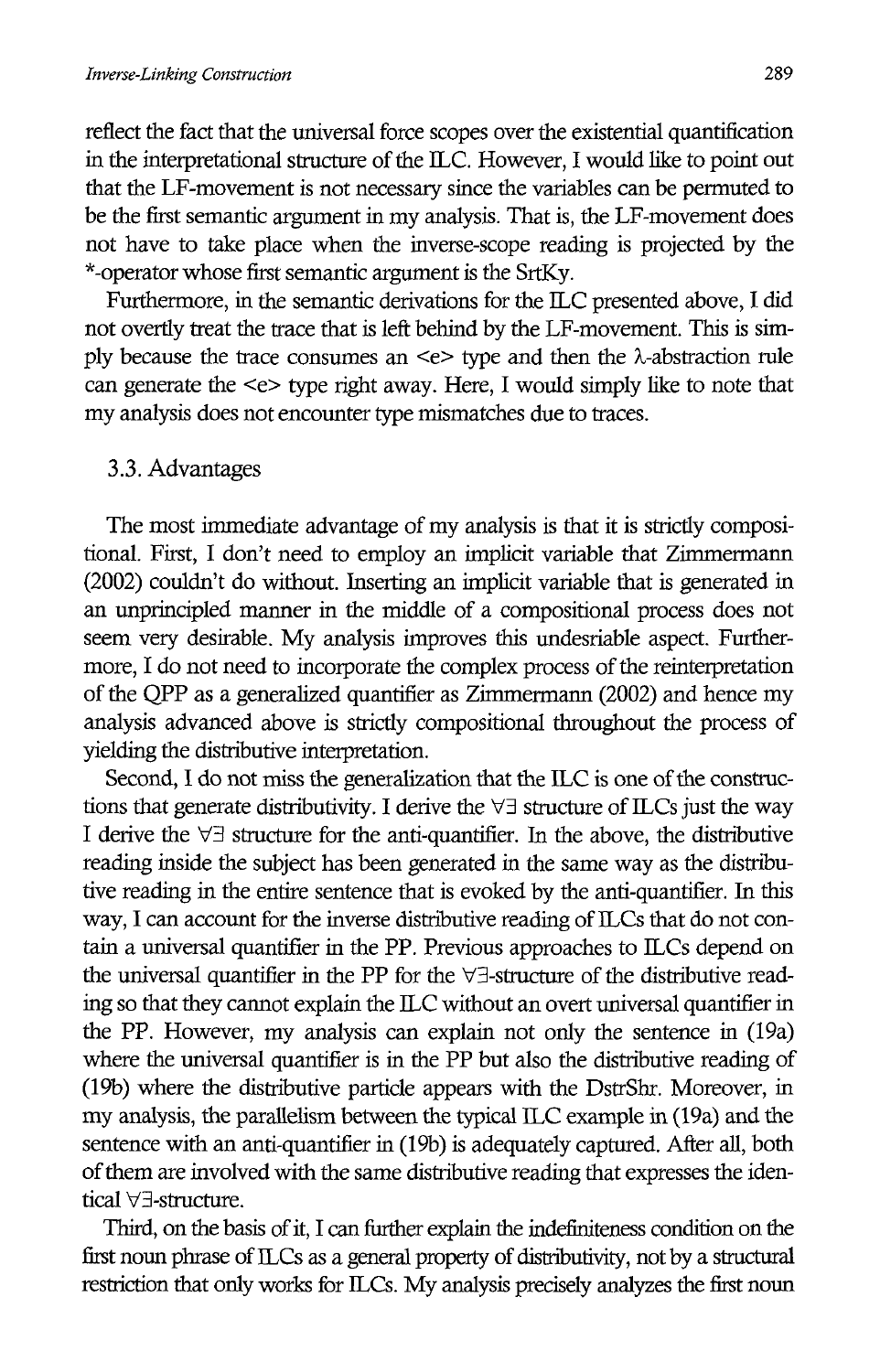phrase in ILCs as DstrShr and thus I can account for the indefinite/numeral property of the first noun phrase in  $ILCs$  described in  $(41)$  in the same line with the indefinite/numeral condition on DstrShr that has been proposed by J-W Choe (1987). As in (41b), when the DstrShr is definite, the inverse distributive reading is unavailable, in contrast to (41a). The contrast observed in (41) patterns with the contrast in (42). The anti-quantifier in (42) enforces a distributive reading. When the DstrShr is indefinite, the sentence is grammatical as in (42a), but the definite DstrShr makes the sentence ungrammatical as in  $(42b)$ .<sup>5</sup>

- (41) a. One picture of everybody is on sale.
	- b. The picture of everybody is on sale.
- (42) a. The boys pulled one cart each.
	- b. \*The boys pulled the cart each.

Fourth, I can explain why (43a) is grammatical whereas (43b) is ungrammatical. Ordinarily, a singular noun phrase cannot license the antiquantifier as shown in (43b). However, an apparent singular noun phrase can serve as the SrtKy in (43a). The reason is evident in my analysis. The singular *one apple* in (43a) is, in fact, plural since a pluralization operator has been evoked to generate the inverse distributive reading inside the subject as shown above. The reason why (43b) is ungrammatical, in contrast to (43a), is because no pluralization has been evoked in the absence of the prepositional phrase that can possibly be interpreted distributively with the noun phrase *one apple.*  No previous approaches can address the contrast in (43).

- (43) a. One apple in the baskets has two leaves each.
	- b. \*One apple has two leaves each.

Fifth, I can further explicate the oddness of the sentences in (44) that Zimmer-mann (2002) discusses. The sentences are not natural because the phrases *one person who was fomous* and *one slave with good manners* do not form constituents. To serve as DstrShr, they must be single constituents because they have to be the values of a single variable.

- (44) a. #One person  $\int_{OPP}$  from every city]  $\int_{BC}$  who was famous] was visited.
	- b. #One slave  $\lceil_{\text{OPP}}$  from every province]  $\lceil_{\text{PP}}$  with good manners] was freed.

<sup>5</sup> Indefiniteness is the *general* condition of the DstrShr. However, I would like to note that some sub-cases of definites which are characterized as weak definites are also able to generate distributivity.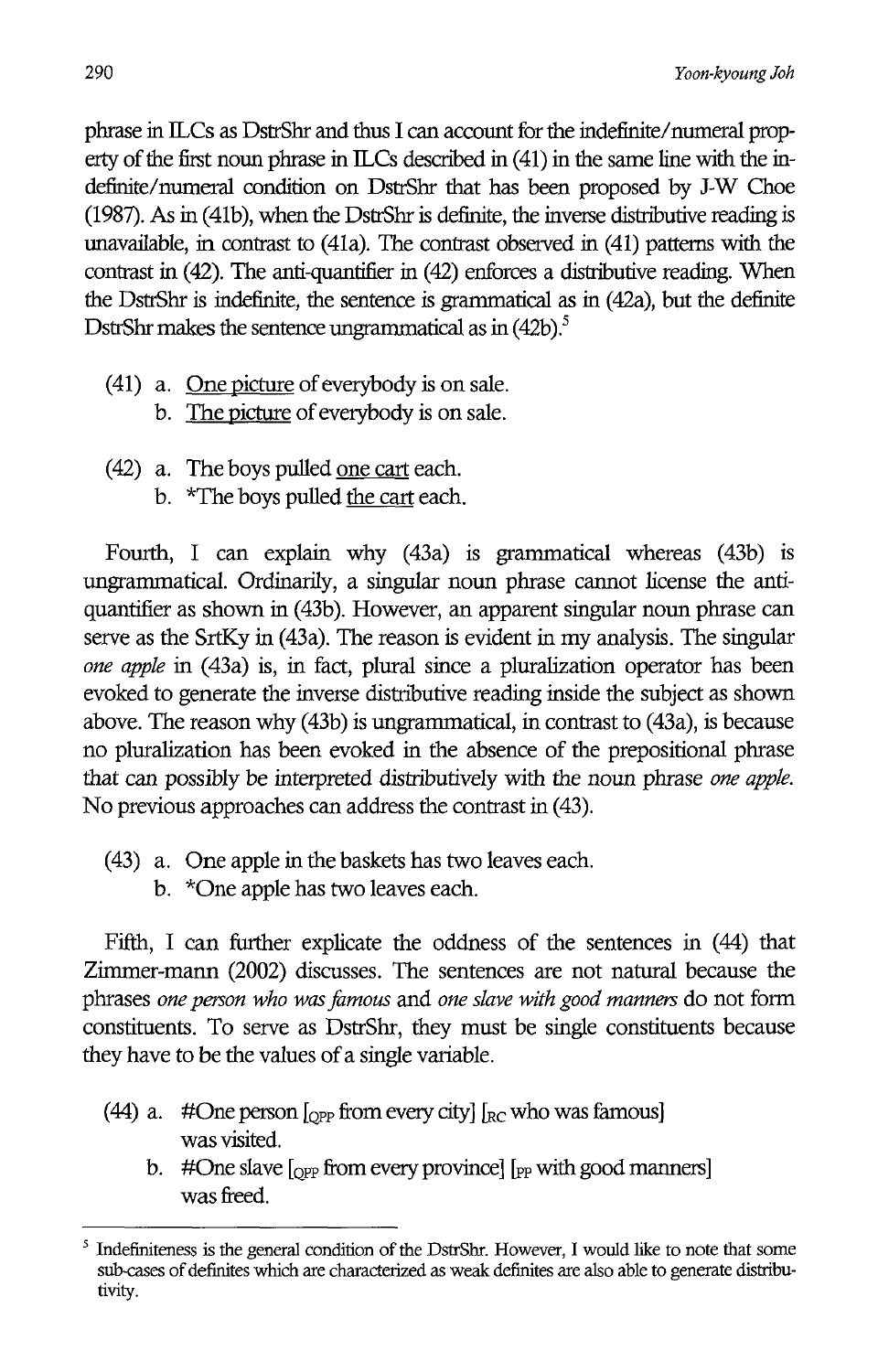Sixth, my analysis can explain how the oridinarily existentially interpreted quantified phrase can serve as the SrtKy and has the universal reading. In my anlaysis, what generates the distributive reading including the inverse-scope reading is the pluralization operator, not the quantificational force of the SrtKy or that of the DstrShr. Thus, the ILC in (45a) can adeqately be addressed in my analysis. The underlined phrase in (45a) naturally has the denotation in (45b). In fact, the data in (45a) reinforces my claim: what projects the  $\forall \exists$ -structure is an independent pluralization operator.

(45) a. One apple in some baskets has three ribbons each. b.  $\forall z[z \in [[some basketball \rightarrow \exists x[one apple(x) \& in (x, z)]]$ 

Seventh, my analysis follows the structural analysis of the adjunction analysis and thus I don't encounter the interpretational problem that the extraction analysis couldn't avoid. However, at the same time, my analysis can deal with the specificity condition by projecting distributivity based on plurality. That is, (46) is ungrammatical since the DP *the apple* has to serve as the DstrShr with respect to the SrtKy *some baskets* but cannot be pluralized. The reason why *the apple* cannot be pluralized is because the definite phrase presupposes a unique referent.

(46) \*The apple in some baskets has three ribbons each.

#### **4. Discussion**

In this section, I will briefly discuss constructions related to the ILC in three aspects. The inverse scope reading of the ILC can be characterized as NPinternal distributivity, backward distributivity and embedded distributivity. Below, I will show how the three characteristics of the ILC are separately revealed in other constructions.

First, NP-internal distributivity is found in Korean and Japanese. Gil (1990) claims that the Korean anti-quantifier *ssik* can trigger distributivity NPinternally as in (47). The Korean sentences in (47) contain anti-quantifier *ssik.*  Both (47a) and (47b) generate the ordinary distributive sense. But, additionally, there is another sense of distributivity. He calls it an NP-internal distributivity. That is, in (47a), within the phrase *kapang sey kay ssik* 'three suitcases each,' the numeral-plus-classifier phrase sey kay 'three-classifier' distributes over the head noun *kapang* 'suitcase,' yielding the reading: each member of the denotation of the head noun is of cardinality three. The same kind of reading is also available in (47b). The Korean anti-quantifier *ssik* can trigger distributivity NPinternally. The phrase consisting of a numeral and a classifier *twu myeng'two*classifier' distributes over the head noun *salam* 'people,' meaning each member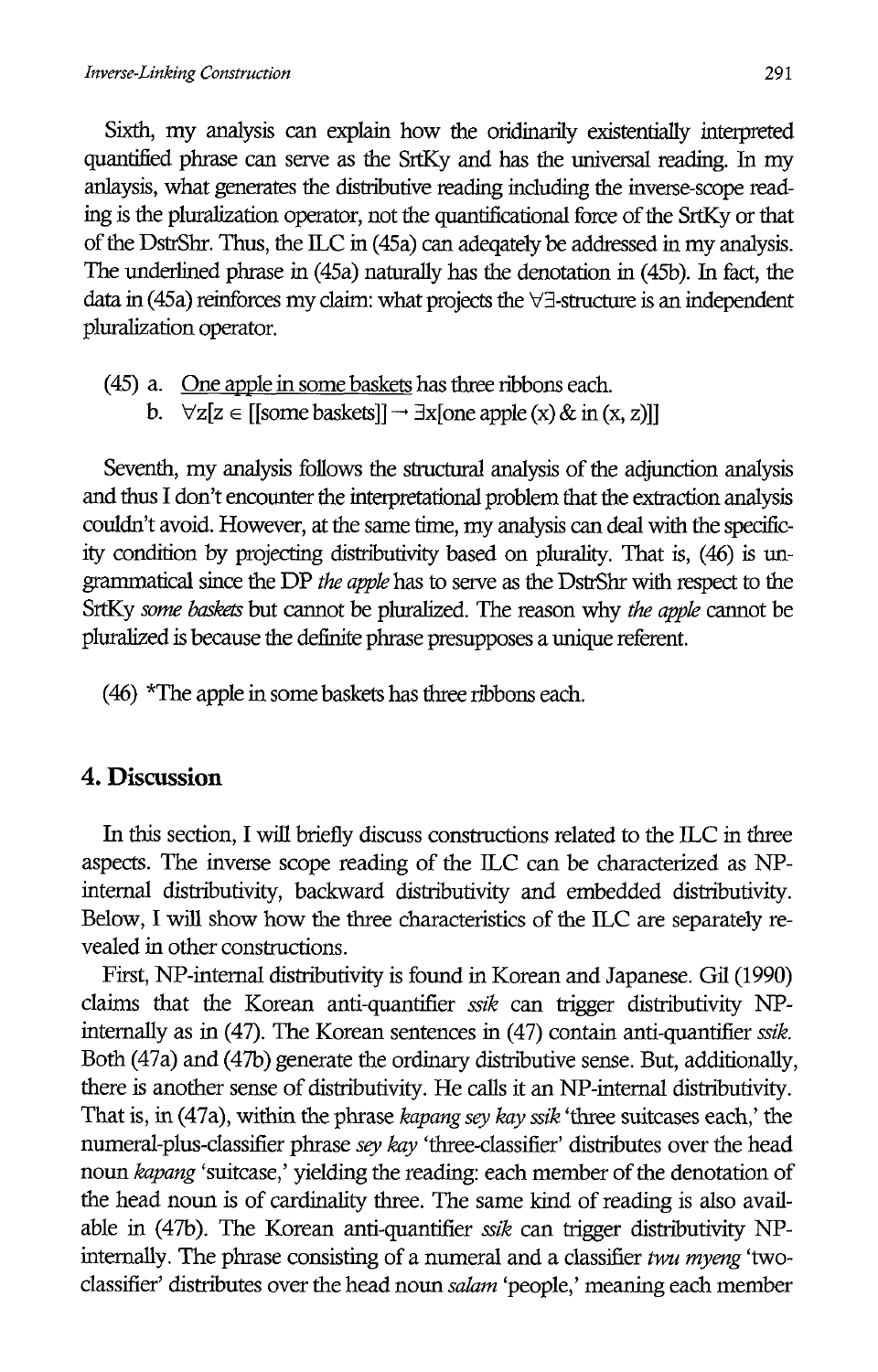of the people is of cardinality two. Gil (1990) claims that, when there are two occurrences of *ssik* in the same sentence as in (47c), only NP-internal distributivity is possible.<sup>6</sup>

- (47) a. salam twu myeng-i kapang seykay ssik-ul wunpanha-ess-ta. Man two Cl-Nom suitcase three Cl-DIST-Acc carry-Pst-Dec 'Two men carried three suitcases each.' 'Two men carried sets of three suitcases.'
	- b. salam twu myeng-ssik-i kapang sey kay-lul wunpanha-ess-ta. Man two Cl-DIST-Nom suitcase three Cl-Acc carry-Pst-Dec 'Tbree suitcases were carried by two men each.' 'Sets of two men carried three suitcases.'
	- c. salam twu myeng-ssik-i kapang sey kay ssik-ul wunpanha-ess-ta. Man two O-DIST-Nom suitcase three O-DIST-Acc cany-Pst-Dec 'Sets of two men carried sets of three suitcases.'

Gil (1990) observes the same pattern in Japanese as well. That is, the numeral-classifier phrase *sanko* 'three-classifier' distributes over the head noun *sutukeisu* 'suitcase,' yielding the reading in which each member of the denotation of the head noun is of cardinality three. Also, the numeral-classifier phrase *hutari* 'two-classifier' distributes over the head noun *otoko* 'man' producing the interpretation in which each member of the denotation of the head noun is of cardinality two.

- (48) a. otoko hutari-ga sutukeisu *sanko-zutu-o* hakonda man two-CL-Nom suitcase three-CL-DIST-ACC carry-PFV
	- b. otoko hutari- *zutu-ga* sutukeisu sanko-o hakonda man two-CL-DIST-Nom suitcase three-CL-ACC carry-PFV
	- c. otoko hutari- *zutu-ga* sutukeisu *sanko-zutu-o* hakonda man two-CL-DIST-Nom suitcase three-CL-DIST-ACC carry-PFV

The second point I would like to make is that the inverse scope reading is also observed NP-externally. Landman (2000) argues for two kinds of distributive readings for (49a). One is forward and the other is inverse. My analysis for the inverse scope reading of the ILC can further apply to generate the same inverse scope reading that is projected at the sentential level. For the inverse distributive reading of (49a), I assume the LF-structure in (49b). The semantic derivation is provided as below. The reason why the inverse distributivity is generated by the pluralization operator is evidenced by the fact that 12 boys are involved in the reading at issue.

 $6$  It seems that the NP-internal distributive reading in (47) is salient to some speakers and not so to others. However, it does not change the fact that the ILC is NP-internal distributivity.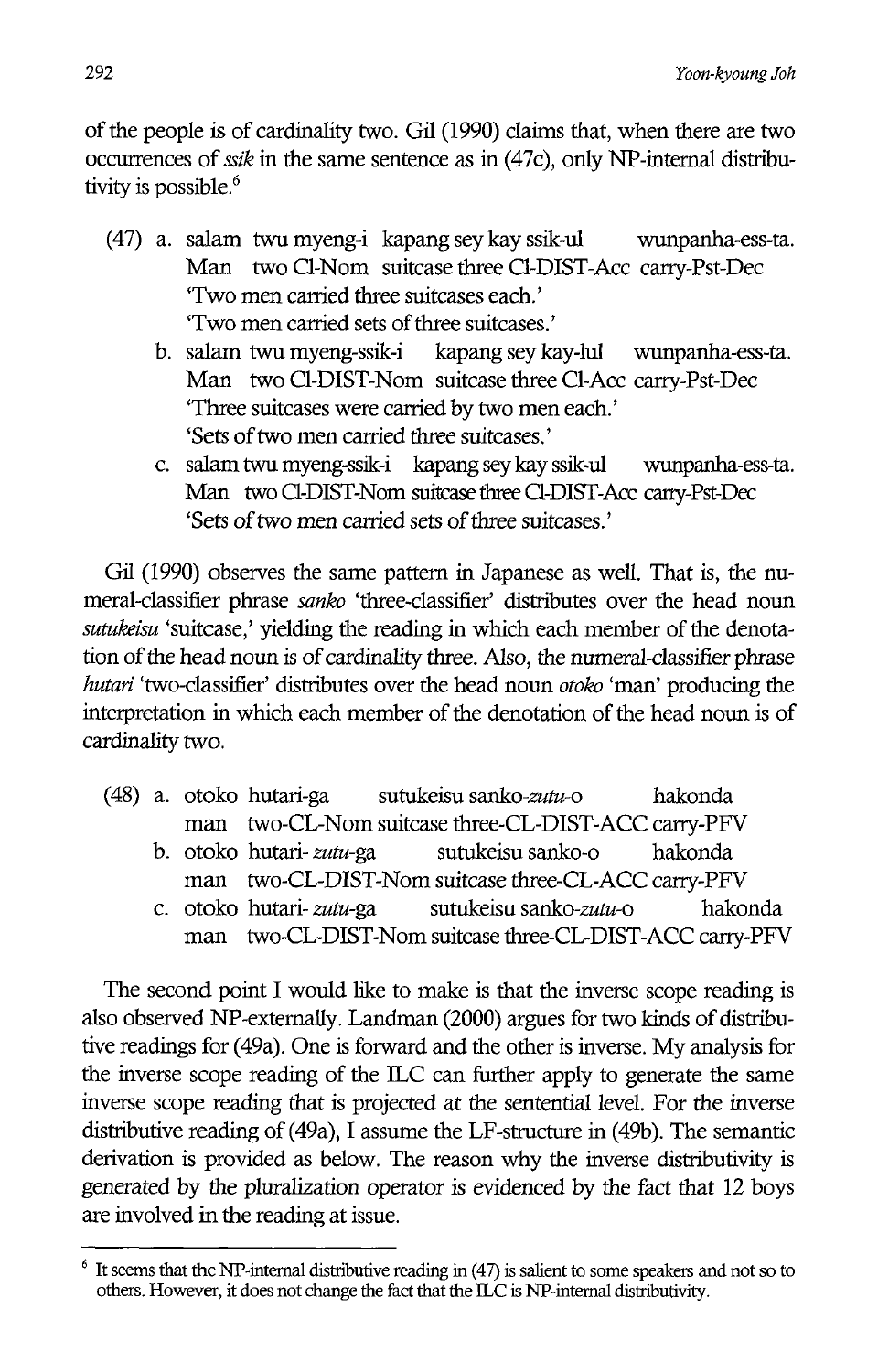

i.  $[5] = \forall z [z \in [[4 \text{ girls}]] \rightarrow \exists x [ (3 \text{ boys}) (x) \& \exists \text{elimvited} (x, z, e)]]]$ 

What is more significant is that my anlaysis for inverse (backward) distributivity can also directly apply to forward distributivity that is manifested in the same sentence. The forward distributive reading is generated based on the structure delineated in (51). The pluralization operator adjoins to the NP *four girls* and the SrtKy is *three boys.* The semantic composition works in the same way as the inverse distributive reading. The difference only comes from which element of the sentence is interpreted as the SrtKy or the Dstrsbr. Just like (49a), the evidence that pluralization does operate to generate this particular

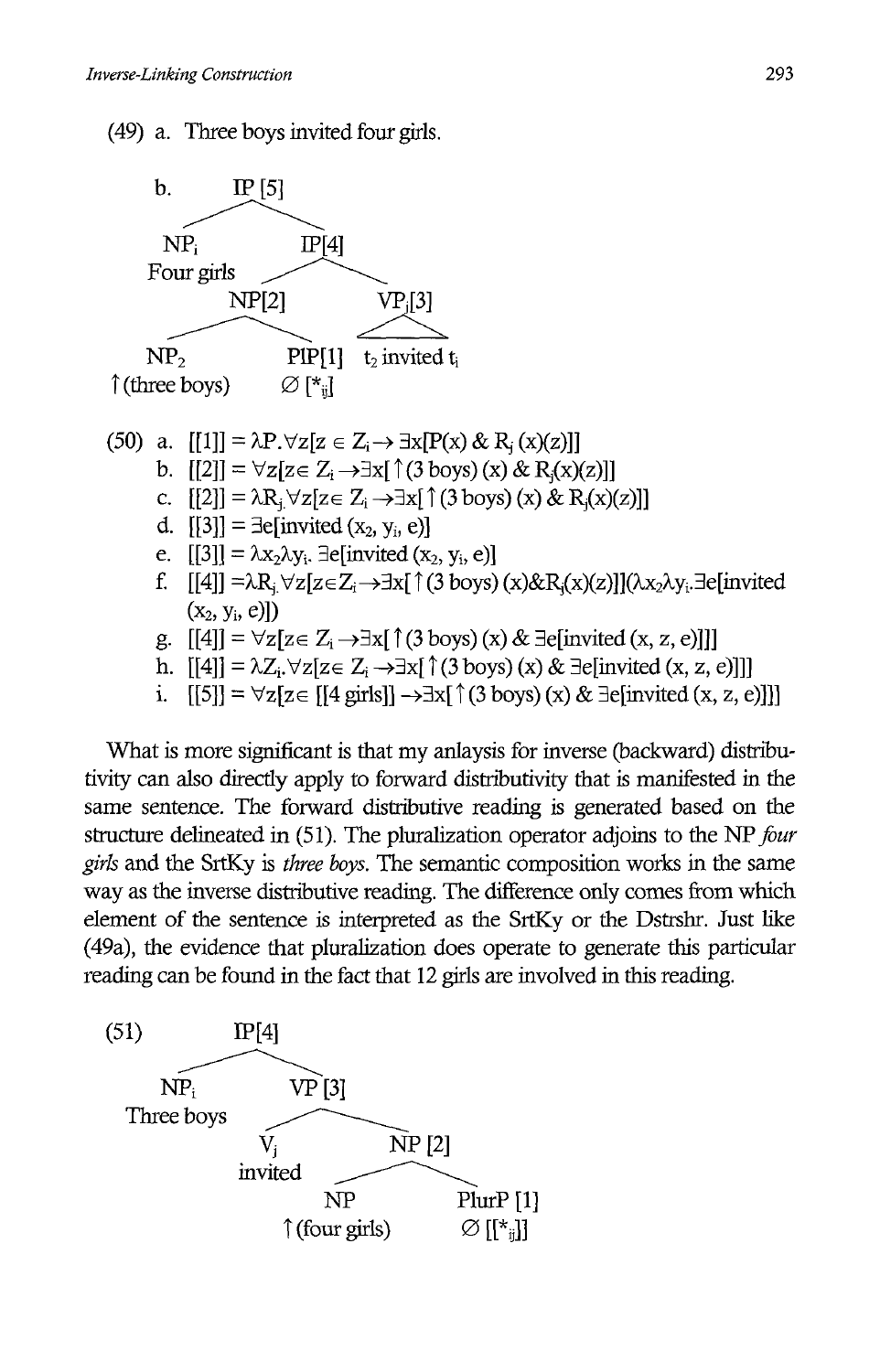(52) a. 
$$
[[1]] = \lambda P \cdot \forall z [z \in Z_i \rightarrow \exists x [P(x) \& R_j(x)(z)]]
$$
\nb.  $[[2]] = \forall z [z \in Z_i \rightarrow \exists x [ \uparrow (4 \text{ girls}) (x) \& R_j(x)(z)]]$ \nc.  $[[2]] = \lambda R_j \cdot \forall z [z \in Z_i \rightarrow \exists x [ \uparrow (4 \text{ girls}) (x) \& R_j(x)(z)]]$ \nd.  $[[2]] = \forall z [z \in Z_i \rightarrow \exists x [ \uparrow (4 \text{ girls}) (x) \& \exists e [invited (z, x, e)]]]$ \ne.  $[[3]] = \lambda Z_i \cdot \forall z [z \in Z_i \rightarrow \exists x [ \uparrow (4 \text{ girls}) (x) \& \exists e [invited (z, x, e)]]]$ 

f.  $[14] = \forall z[z \in [[3 boys]] \rightarrow \exists x[\uparrow (4 girls) (x) \& \exists$ e[invited (z, x, e)]]]

Moreover, the inverse scope reading of the ILC is, most of the time, embedded in another distributive relation in the same sentence as shown above. There are more types of embedded occurrences of distributivity and the structure of the relative clause donkey sentence is, in fact, another construction of embedded distributivity. The only difference between the ILC and the relative donkey sentence is that the distnbutive sense inside the subject is forward, not inverse. In the semantic derivation for (53a), two pluralization operators are evoked just in the case of the ILe. The distributive sense generated inside the subject becomes the value of the SrtKy of the distributive sense that resides at the sentential level via predicate modification that is followed by existential closure as shown in the formulae in (54n) and (540).

- (53) a. Every boy with a car bought two tires. b.  $\frac{P[8]}{P[7]}$ IP[8]  $NP_k[4]$   $VPI7]$ NPi  $\frac{\text{NP}_k[4]}{\text{PP}_k[4]}$  $PPI3$  V<sub>1</sub>  $\overline{VP[7]}$ <br>V<sub>1</sub> NP[6] NP[6] every boy  $P_i$  NP[2] bought NP  $\frac{\text{NP[6]}}{\text{NP[6]}}$ PIP[5] bought<br>  $P_i$  NP[2] NP PIP[5]<br>
with two tires  $\varnothing$ [\*<sub>ij</sub>] NP PIP[1] a car  $\varnothing$ [ $\ast$ <sub>ii</sub>] (54) a.  $[[1]] = [[\emptyset]] = \lambda P. \forall z [z \in Z \rightarrow \exists x [P(x) \& R_{i}(x)(z)]]$ b.  $[2] = \forall z [z \in Z_i \rightarrow \exists x [a \, \text{car}(x) \, \& R_i(x)(z)]]$ c.  $[[2]] = \lambda R_i \forall z[z \in Z_i \rightarrow \exists x[a \operatorname{car}(x) \& R_i(x)(z)]]$ 
	- d.  $[[3]] = \forall z[z \in Z_i \rightarrow \exists x[a \, \text{car}(x) \, \& \, \text{with} \, (z, x)]$
	- e.  $[3] = \lambda Z_i \forall z [z \in Z_i \rightarrow \exists x [a \operatorname{car}(x) \& \text{ with } (z, x)]$
	- f.  $[4]$ ] =  $\forall$ z[z $\in$  [[every boy]]  $\rightarrow \exists$ x[a car (x) & with (z, x)]]
	- g.  $[[4]] = \forall z[z \in [[every boy]] \& z \in Q \rightarrow \exists x[a \operatorname{car}(x) \& \text{ with } (z, x)]]$
	- h.  $[4] = \lambda Q_h \forall z [z \in [[every boy]] \& z \in Q_h \rightarrow \exists x [a \operatorname{car}(x) \& \text{ with } (z, x)]]$
	- i.  $[5] = [1] \oslash ] = \lambda P \cdot \forall u[u \in U_t \rightarrow \exists v[P(v) \& R_v(v)(u)]]$
	- j.  $[6]$ ] =  $\forall$ u[u  $\in$  U<sub>k</sub>  $\rightarrow$   $\exists$ y[ $\uparrow$ (two tires) (y) & R<sub>1</sub>(y)(u)]]
	- k.  $[6] = \lambda R_1 \forall u [u \in U_k \rightarrow \exists y [^{\uparrow} (two \text{ tires}) (y) \& R_1(y)(u)]]$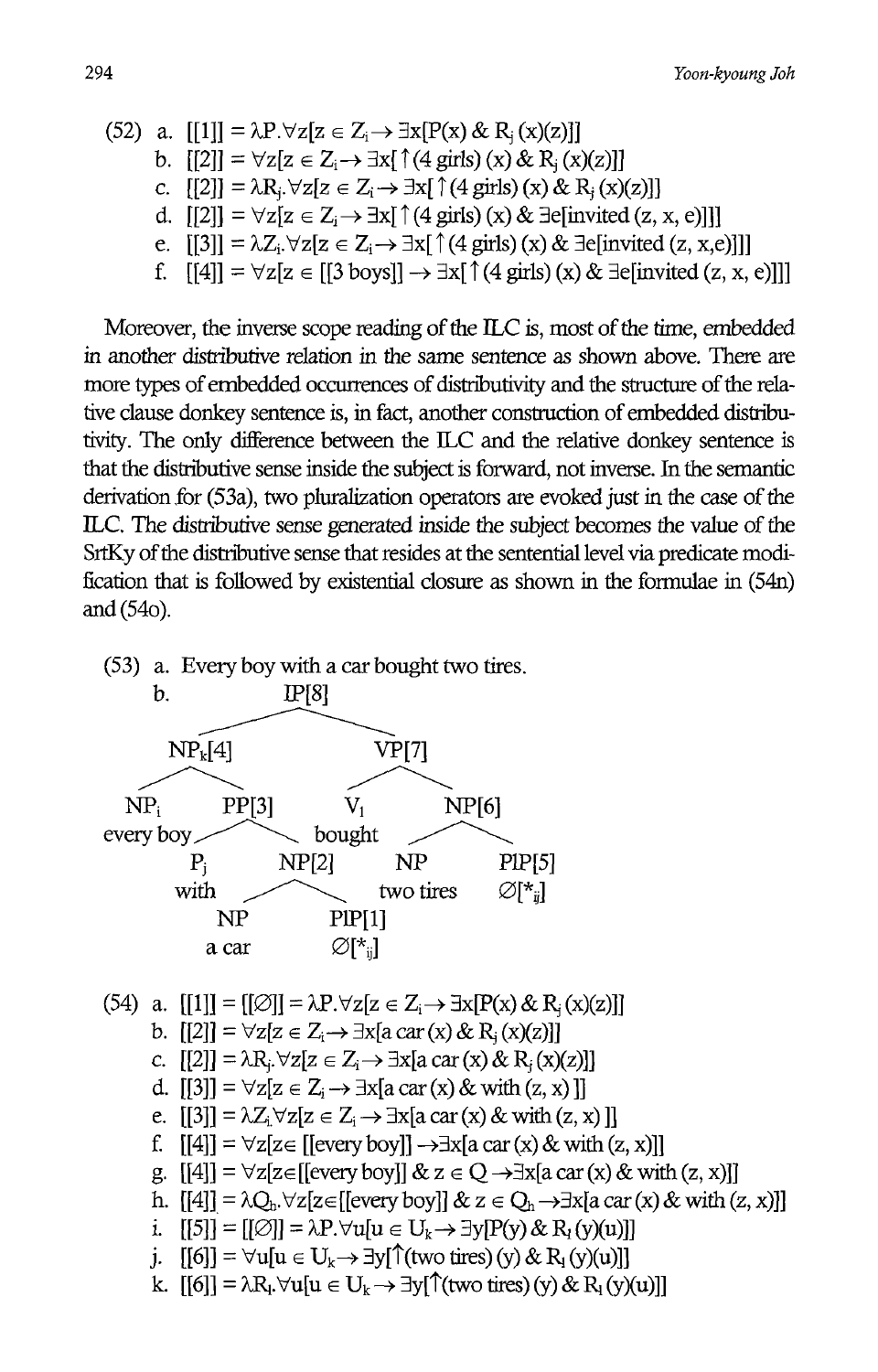1.  $[|7|] = \forall u[u \in U_k \rightarrow \exists y[\uparrow (two \text{ tires}) (y) \& \exists e[bought (u, y, e)]]]$ m.  $[[7]] = \lambda U_k$ .  $\forall u[u \in U_k \rightarrow \exists v[\uparrow](two \text{ tires})(y) \& \exists e[boundary (u, v, e)]]]$ n.  $[8] = \lambda Q. \forall z [z \in [[every boy]] \& z \in Q \rightarrow \exists x [a \operatorname{car}(x) \& \text{ with } (z, x)]]$ &  $\forall u[u \in \rightarrow \exists y[\uparrow$  (two tires) (y) &  $\exists e[\text{bought}(u, y, e)]]]$ o.  $[8]$ ] = 3Q. $\forall z[z \in [[\text{every boy}]] \& z \in Q \rightarrow \exists x[a \text{ car}(x) \& \text{ with}(z, x)]]$ &  $\forall u[u \in Q \rightarrow \exists y[\uparrow$  (two tires) (y) &  $\exists e$ [bought (u, y, e)]]]

The semantic analysis for (54a) can directly apply to the numeral-based donkey sentence in (55) once the donkey pronoun is analyzed as an E-type pronoun as Heim (1990) and many others claim.

(55) Fathers with two children send them to the Montessori school. (Roberts 1987: 226)

### **5. Conclusion**

I have provided a new analysis for the inverse scope reading of the ILC The novel analysis I have presented in this paper is on the basis of the fact that distributivity is plurality. There are two immediate advantages I get from this aspect of my analysis. The first advantage is that I can explain the essential meaning invovled with distributivity. In fact, distributivity is about multiplying. Another merit of analyzing distributivity as plurality resides in the fact that the group denotation arises when the DstrShr is plural. This fact can adequately be explained only when distributivity is treated as plurality.

More specific merits of my analysis of the ILC can be summarized in the following seven aspects. First, my analysis can explain the ILC that does not have a universal quantifler by eliciting the universal quantiflcational force from a pluralization operator that can be evoked either overtly or covertly. Second, pointing out that the inverse scope reading is a backward distributive reading, I explain the indefiniteness effect found in the ILC under the broad perspective that indeflniteness, in general, licenses distributivity. Third, my analysis is strictly compositional in the sense that I do not need to reinterpret the prepositional phrase that contains a quantifler phrase. Fourth, by not utilizing the reinterpretation technique for the case where the universal quantifier is placed inside the prepositional phrase, I can further capture the uniformity of the distributivie particles appearing in different syntactic positions. Distributive particles in the ILe generate one and the same inverse scope reading, regardless of their positions. Fifth, my analysis for backward distributivity can further explain forward distributivity based on the same mechanisms. Sixth, my analysis can also naturally explain why the OPP must be the DP-final element based on the fact that both the DstrShr and the SrtKy must be constituents. Seventh,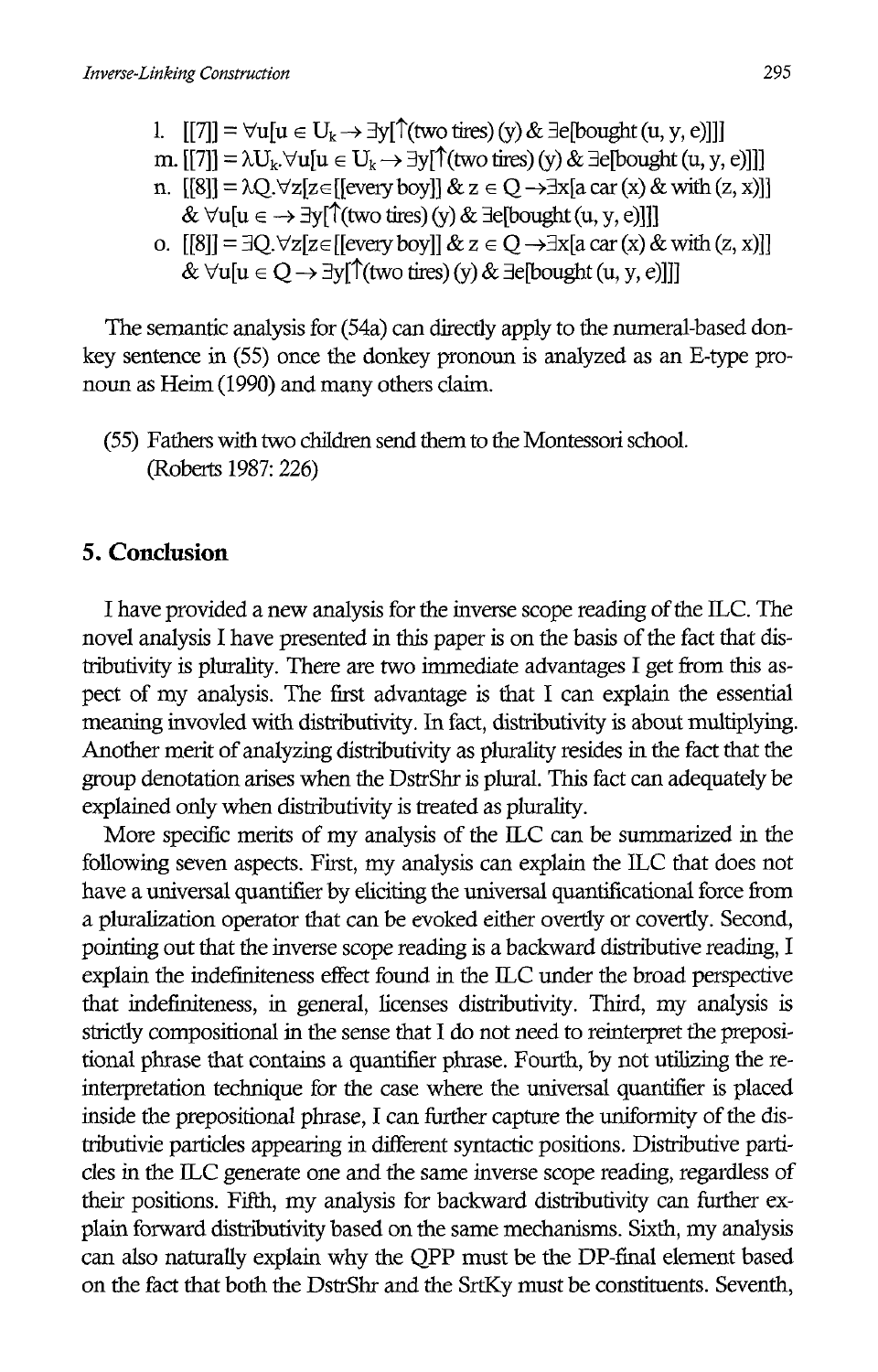my analysis of the ILC can properly address the data that can be explained only when covert pluralization is assumed in order to generate distirbutivity. A singular subject can license an anti-quantifier in the direct object only when there is a distributive sense inside the subject. This phenomenon serves as the direct evidence of the existence of the invisible pluralizing operation.

Furthermore, I have characterized the ILC in relation with other constructions such as the construction of NP-internal distributivity that is observed in Korean and Japanese, backward (inverse) distributivity in sentences with two numerals, and (numeral-based) relative clause donkey sentences. By pointing out that the inverse scope reading is the NP-intemal, backward, and embedded distributive reading, I have further extended the current analysis to forward distributivity and relative clause donkey sentences.

### **References**

- Bittner, Maria. (1994). Cross-linguistic Semantics. *Linguistics and Philosophy* 17, 53-108.
- Choe, Jae-Woong. (1987). Anti-quantifiers and A Theory of Distributivity. Ph.D. Dissertation. University of Massachusetts.
- Fiengo, Robert and James Higginbotham. (1981). Opacity in NP. *Linguistic Analysis 7,*  395421.
- Gil, David. (1990). Markers of distributivity in Japanese and Korean. *Japanese/ Korean Linguistics, 385-394.*
- Heim, Irene. (1990). E-type pronouns and donkey anaphora. *Linguistics and Philosophy*  13, 137-178.
- Heim, Irene and Angelika Kratzer. (1998). *Semantics in Generative Grammar.* Blackwell.
- Joh, Yoon-kyoung. (2008). *Plurality and Distributivity.* Ph.D. Dissertation. University of Pennsylvania.
- Lakoff, George. (1970). Linguistics and Natural Logic *Synthese* 22. Riprinted in: D. Davidson and G. Harman ed., 1972, *Semantics for Natural Language,* Kluwer, Dordrecht.
- Landman, Fred. (2000). *Events and plurality.* The Jerusalem Lectures. Kluwer, Dordrecht.
- Larson, Richard. (1985). Quantifying into NP, unpublished Manuscript.
- May, Robert. (1977). *The GrammarofQuantijication.* Ph.D. Dissertation. MIT.
- May, Robert. (1985). *Logical Form. Its Structure and Derivation.* MIT Press.
- Partee, Barbara. (1987). Noun phrase interpretation and type-shifting principles. In Paul Portner and Barbara Partee, ed., *Formal Semantics: the Essential Readings.* 357- 381.
- Roberts, Craig. (1987). *Modal Subordination, Anaphora, and Distributivity*, Ph.D. Dissertation. University of Massachusetts. Arnherst. Published 1990, Garland, New York.
- Zabbal, Youri (2002). *The Semantics of Number in Arabic Noun Phrase* MA Thesis. Uni-